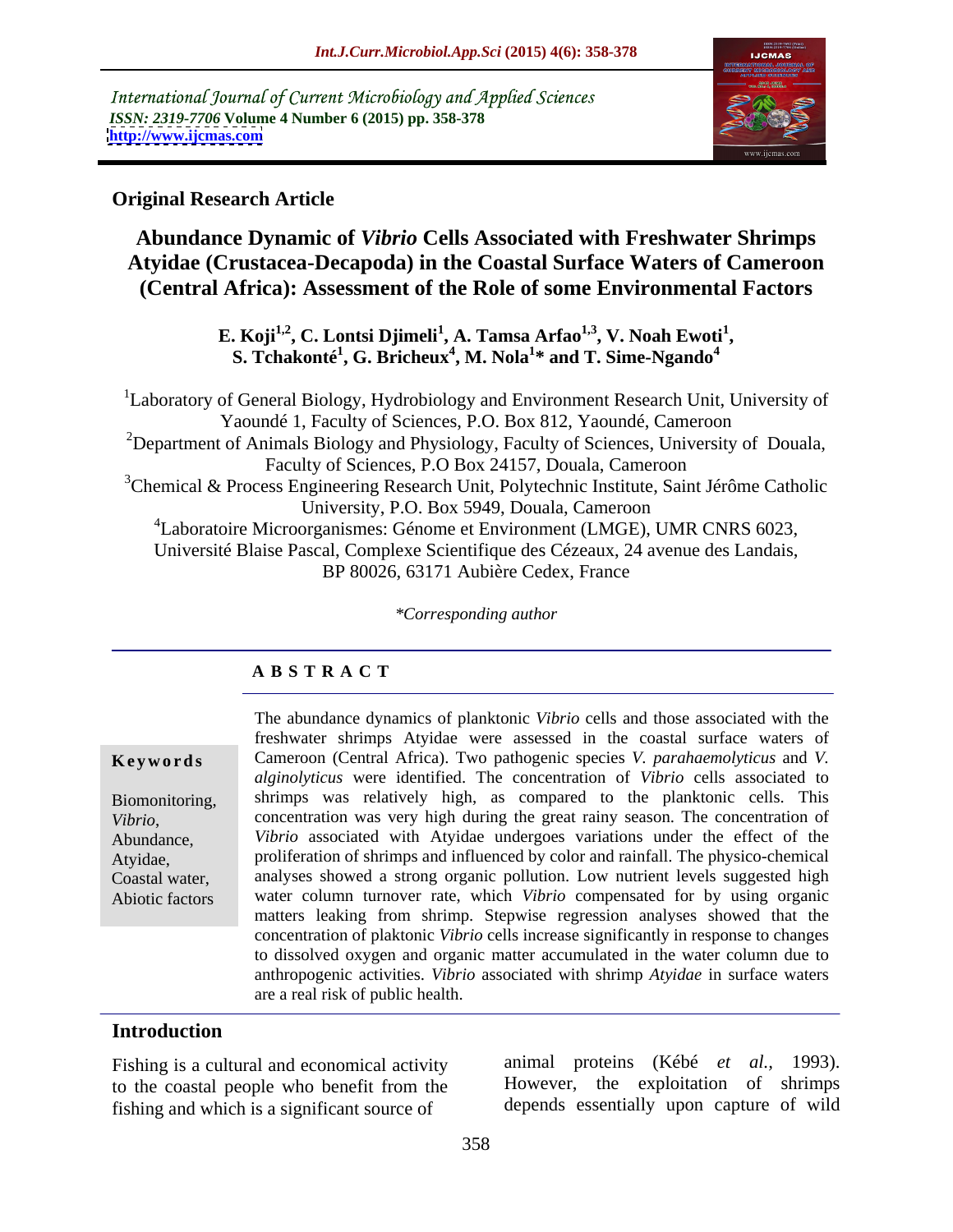species with low economical income. Prakash and Karmagan (2013) in India have According to the recent report of FAO- isolated E. coli, Pseudomonas sp., Globefish, the production of farmed shrimps *Enterobacter* sp, *Vibrio* sp and *Aeromonas* in the world has remained below the sp from giant freshwater prawn expected level during the first quarter of *Macrobrachium rosenbergii*. Some of the 2014. Nevertheless, there are many families *Vibrio* species are clearly described today as shrimps (Atyidae, Alpheidae, responsible for mass mortality of shrimps Desmocarididae and Palaemonidae) that are (Goulletquer *et al.,* 1998; Cheney *et al.,* found in various water bodies less subjected to anthropogenic disturbances (Gloria *et al.,*

waters in dissolved oxygen (Foto *et al.*, environmental conditions and degradation of water quality and habitat. invertebrate (Amblard *et al.*, 1998).

However, among fishery products, shrimps disease is conditioned by complex bacterial diseases (Messelhäusser *et al.,* 2010, Ebrahimzadeh *et al.,* 2011; particularly, *V. fischeri, V. harveyi, V. cholera, V. parahaemolyticus, V. vulnificus,* 2002; Xie *et al.,* 2005). The prevalence of *V.*  20% in similar studies using traditional al. (2002), showed that Vibrio sp (2012) in various estuarine areas of Egypt.

isolated *E. coli*, *Pseudomonas* sp., sp from giant freshwater prawn 2000; Soletchnik *et al.,* 2005).

2010; Tchakonté *et al.,* 2014a). Shrimps and coastal waters constitute a According to recent research, the previous studies (Xie *et al.,* 2005; Lutz *et*  proliferation of the shrimps Atyidae in *al.,* 2013). Recent researches have shown Cameroonian rivers (Central Africa) is that the contagious status of fishery fruits associated to the higher concentration of after their capture is closely related to 2012; Tchakonté *et al.,* 2014a). The steady microbiological quality of the water drop in shrimp's production would thus be (Khamesipour *et al.,* 2014). Most of the the direct consequence of the human bacterial pathogens therefore reach humans disturbances on aquatic ecosystems. These at the conclusion of a complex cycle activities include poaching, heavy fishing, involving other hosts, vertebrate and / or are particularly identified on the list of food phenomena of interaction between the associated with outbreaks of waterborne different risk factors of the environment of reservoir of pathogenic *Vibrio*s according to environmental conditions and invertebrate (Amblard *et al.,* 1998). However, the beginning of a bacterial disease is conditioned by the host and the pathogen.

Khamesipour *et al.,* 2014) and hence The coastal ecosystems play an important constitute a serious threat to public health role in the receptor of mainland materials (Colakoglu *et al.,* 2006). In addition, the containing organic matter and nutrients. The genus *Vibrio* from the family *Vibrionaceae* tributaries of Cameroon's coastal rivers face is the most abundant bacteria from the a real danger of flooding and play the role of shrimps of the east and west coasts of India, first receptacle of a high proportion of urban consisting essentially of *V.*  pollution. The association of bacteria on the *parahaemolyticus*. *Vibrio* species, surface of aquatic organisms has been *V.alginolyticus, V. damsela, V. penaeicida* systems (tides, freshwater inputs, turbidity, *and V. nigripulchritudo* are constantly currents, anthropogenic pressure), bacteria isolated from shrimp (Alday-Sanz *et al.,* possess remarkable capacities of adaptation *parahaemolyticus* in shrimp samples was *et al.,* 2003). The studies by Heidelberg *et*  bacterial culture by Reham and Amani competitively dominates the zooplankton studied for decades. To survive and grow in the highly variable conditions of coastal from their metabolic functions (Thompson *al.* (2002), showed that *Vibrio* sp habitat because of their chitinous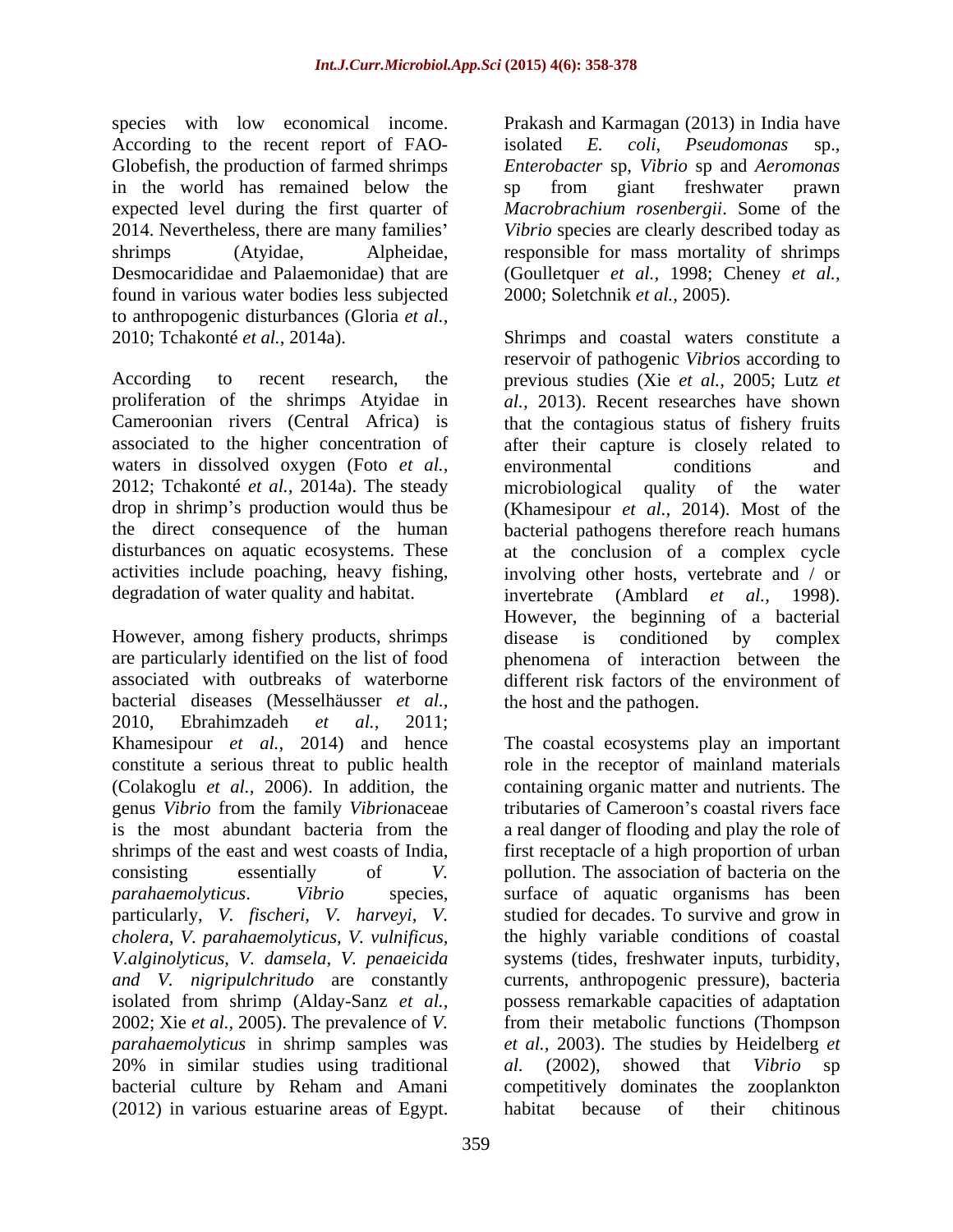exoskeleton. They are able to change their **Materials and Methods** physiology to attach to chitin of some arthropods and to use it as source of carbon and nitrogen (Huq *et al.,* 1983; Montanari *et* 

The concentration of *Vibrio* cells in the located between in the southern part of the shrimps can reach  $10^4$  CFU/g (Gopal *et al.*, 2005). At the quantitative level, the concentration of bacteria attached to of East longitude. The climate is tropical substrates fluctuated between  $6x10^6$  and type, characterized by a short dry season  $2x10^8$  cells per cm<sup>2</sup> against only 2.4x10<sup>5</sup> to  $1.6x10^6$  cells bacterioplanktonic per ml in the rivers water column (Lock *et al.,* 1984). Peak rainfalls occur within the months of Huq *et al.* (1983) showed that the number of June and September with an average annual bacteria associated with zooplankton is precipitation of 4000 mm per year. The air higher compared to those living in the water temperature is relatively high with a column. It is known that bacterial dynamic monthly average of approximately 28 °C is controlled by different environmental (Suchel, 1972). The soils have an acidic pH parameters of water, such as grazing pressure (Jürgens *et al.*, 2000), temperature, region (Wouri, Sanaga, Dibamba) are used salinity (Thompson *et al.,* 2004; Castaneda mainly for hydro energy power generation, *et al.,* 2005; Turner *et al.,* 2009) and fishing and transportation of goods and hydrological parameters (Casotti *et al.,* people. Salts and pollutants are transported 2000). Whereas, these factors are in turn from either side during tides. The very variable over the time and space. deforestation, each successive installation

relationship between bacterial concentration and environmental parameters likely to trigger an epidemic (Ducklow *et al.,* 2001; Kirchman *et al.,* 2004; La Ferla *et al.,* 2005). But, few studies have been carried out on the evolution of the bacterial cells adhered to their host: the shrimp Atyidae. This study

associated with the freshwater shrimps and

## **Materials and Methods**

#### **Study area and sampling sites**

*al.,* 1999). The Cameroonian coast is one of the central <sup>4</sup> CFU/g (Gopal *et al.,* Cameroon coastal plain between 3°30' and cells per cm<sup>2</sup> against only  $2.4 \times 10^5$  to (December-February) and a long rainy From the recent research report in microbial conditions have a strong anthropogenic ecology focus upon the comparison of pressure on the river from the town of Edea sectors of the Guinea Gulf. Littoral region is 3º58' of North latitude and 11º20' and 11º40' season (March-November) (Suchel, 1988). (Asaah *et al.,* 2006). The main rivers of the from either side during tides. The and operation of the hydroelectric dam (Dubreuil *et al.,* 1975).

the influence of the environmental factors on sampled in the hydrographic area of the is the first to be carried out in the coastal selected in the Sanaga hydrographic area area of Cameroon. related to Edea, and TW, WO, MP, MG, It aims to describe the influence of Wouri hydrographic area related to Douala. environmental parameters on the dynamic of Sites were selected to represent a range of planktonic cells of *Vibrio* and those environmental and hydrological conditions Atyidae abundance in coastal surface waters sounds. Each site was part of a network of of the two coastal cities in Cameroon. shrimps open for commercial or public The study sites choose were representative of two coastal towns: Edea and Douala (Figure 1). During this study, 16 sites were littoral region of Cameroon. Sampling sites S1, S2, B1, B2, B3, M1, M2 and M3 were MB, TB, LM and KO were selected in the including tidal creeks and open-water harvest.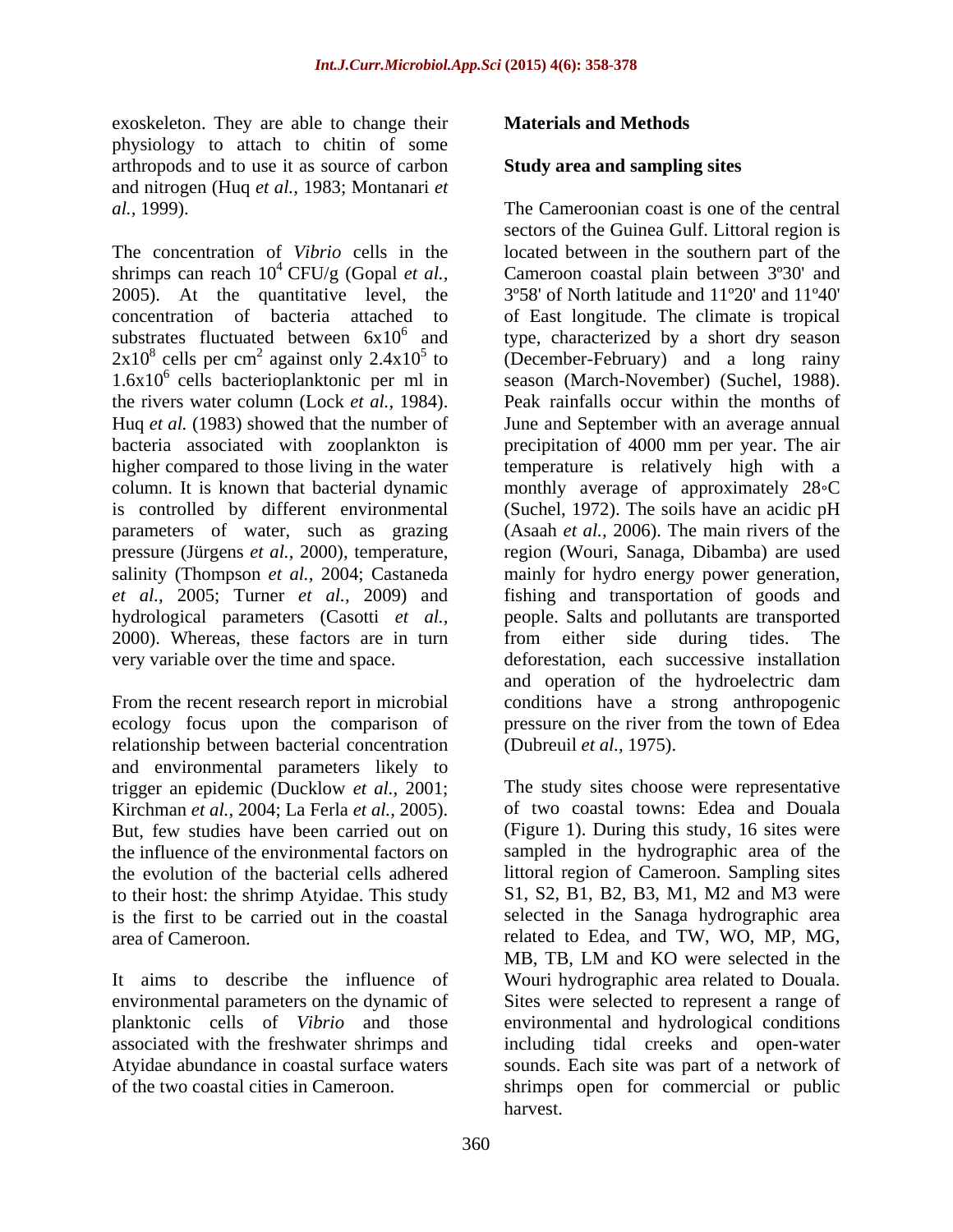The points S1 and S2 are located along the banks of the river of Sanaga, while the

At each site, water sample was collected in a bottle A and that in the polyethylene bottle matters (OXY) (mg/L). All these

At each site, living shrimps sample was collected into a sterile stomacher sachet then labeled. Samples were transported to the laboratory in a cooler with icepacks  $(6\pm2^{\circ}\text{C})$  Bacteriological analysis focused on for further analyses *Vibrio* associated cells.Shrimps Atyidae were collected using a long-handled kick net (30x30 cm side, 400 100 m stretch for each station, following protocols described by Stark *et al.* (2001). Materials collected in the sampling net were rinsed through a 400 µm sieve and all shrimp individuals were sorted and placed in

In the laboratory, all the shrimps were stereomicroscope using taxonomic keys (Monod, 1980; Day *et al.,* 2001), and then

## **Measurement of abiotic parameters**

points TW and WO are located on the river heach sampling station, the water Wouri. The 16 stations were divided equally temperature (WT)(<sup>o</sup>C), pH (UC) and between Edea and Douala and were sampled dissolved oxygen (DO) rate (%), sand monthly from March 2013 to March 2014.  $\qquad$  electrical conductivity (CND) ( $\mu$ S/cm), **Water sampling** (TDS) (mg/L) were measured in situ using a At each sampling station, the water salinity (%0) and Total Dissolved Solids HACH HQ 14d TDS-conductimeter.

500 mL sterile glass bottle labeled A, and in At the laboratory, the physic-chemical a 1000 mL clean polyethylenebottle labeled parameters considered were Suspended B. Both samples were transported to the Solids (SS) (mg/L), turbidity (TURB) laboratory in a cooler with icepacks (6±2 (mg/L) water color (Pt-Co), dissolved °C) for further analyses. The sample in carbon dioxide (DCO2) (mg/L) and organic B were for the assessment of the planktonic physiochemical parameters were measured *Vibrio* cells and for some physico-chemical using standard methods (APHA, 1998; analyses, respectively. Rodier *et al.,* 2009). Monthly rainfall (mm) **Shrimps sampling** study period were collected at the Douala matters (OXY) (mg/L). All these and air temperature  $(AT)$  ( $°C$ ) data for the Airport Meteorological Research Station.

## **Bacteriological analysis**

m mesh size). Samples were collected in a methods. All the specimens were rinsed with plastics sampling bottles with 70° ethanol. was homogenized at centrifuge 8000 tr/min **Identification of freshwater shrimps** saline. At least 2 dilutions were plated to Bacteriological analysis focused on planktonic and associated *Vibrio* cells with Atyidae. The samples were processed immediately upon arrival by aseptic sterile water to remove the adhering particles. Each sample site was weighed in g, and then an initial suspension is obtained by grinding in a mortar of the mass weighed into a volume of diluting. Initial suspension and serially diluted in phosphate-buffered ensure that the plates were countable.

handpicked using a fine dissection forceps Thus, 0.1 mL of suspension obtained was and sorted into Petri dishes. All specimens immediately taken by a pipette and seeded caught were identified under a onto plates of Thiosulfate Citrate Bile Salts counted. presumptive *Vibrio*, and reported as colony-(TCBS; BioMerieux) and then incubated at 37°C for 24h. All colonies were counted as forming units (CFU) per mL of water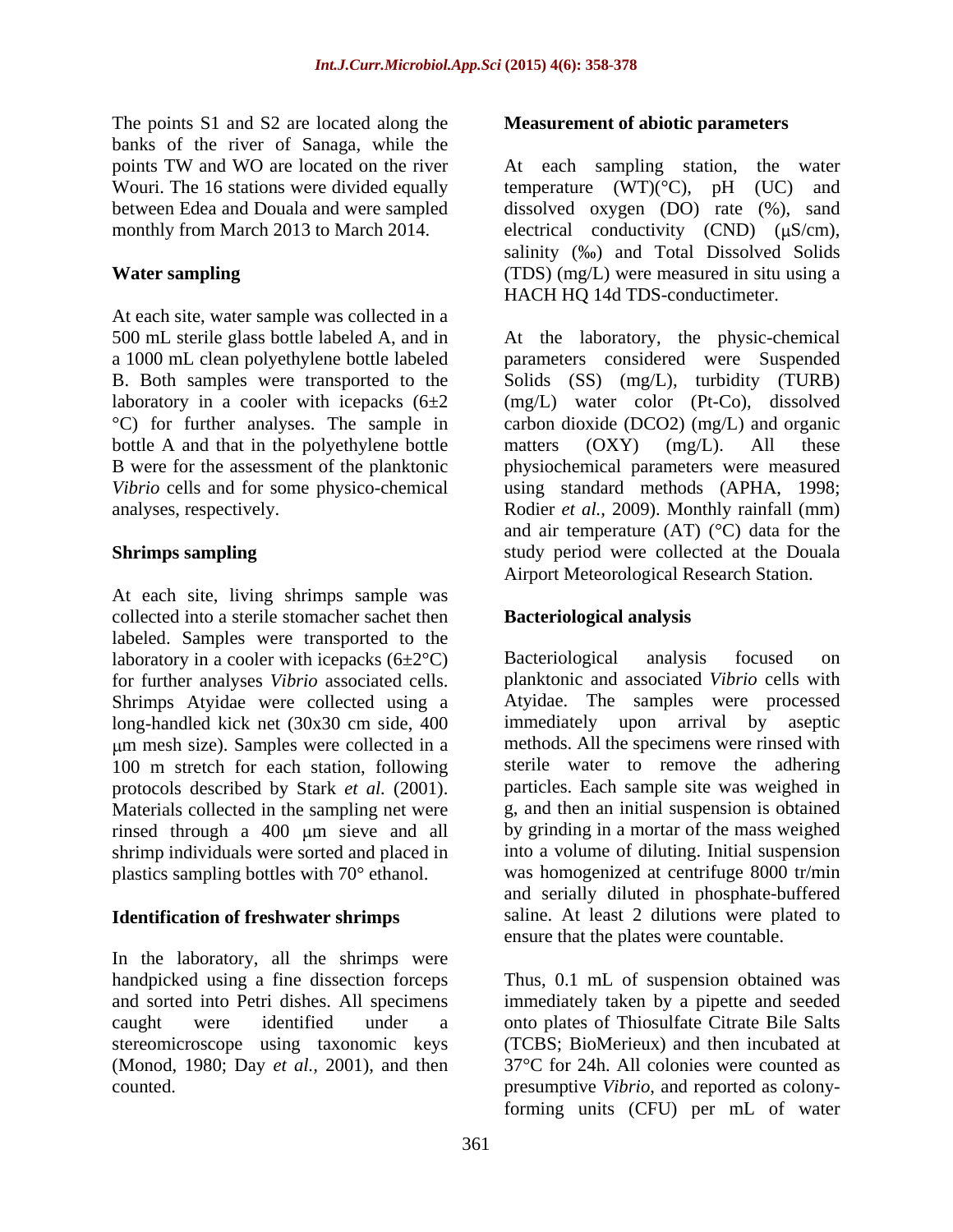(planktonic *Vibrio* cells) (VP) and CFU/g for associated *Vibrio* cells with Atyidae (VA). Presumptive bacteria were **Abiotic parameters** enumerated on a selective culture medium. pure cultures were used for identification at physico-chemical factors analyzed.

Spearman's correlation coefficients were (January). It same for conductivity with calculated to evaluate relationships between varied from 178.1±30.1µS/cm at July during the *Vibrio* concentrations and environmental the rainfall to 375.0±122.7µS/cm at January parameters. Mann-Whitney U-test was used during the rainy season. Nevertheless, to determine the significance of the dissolved oxygen were overall high during differences of variances in bacteria the rainy season with values ranging concentrations between sampling sites and between 38.3±8.0% (February) and collection months. Principal Component Analysis (PCA) was used to look for was observed for current velocity, with low relationships between environmental factors (0.22±0.03m/s) and high (0.6±0.2m/s) and between the latter and Atyidae shrimps values registered at December and July during the study period. Multiple linear regression models were developed to to 7.79±0.06UC. Turbidity and suspended examine relationships between the solids were globally low during the rainfall environmental variables and *Vibrio* with values ranging from 26.6±5.5 NTU  $concentrations.$  (July) to  $65.8 \pm 18.8$ NTU (March 13) and

Thus, planktonic and associated *Vibrio* cells considered as independent variables and from 148.7±28.5 Pt-Co (July) to abiotic factors as dependent variables. All variables found to be correlated  $(P<0.05)$  in univariate analyses, and their appropriate **Abundance dynamic and diversity of** interaction terms were initially entered into the models. Maximum likelihood estimates for each variable were determined, and Shrimps abundance varied between 32 ind when P<0.05, variables was added to the (October) and 196 ind (June). It was overall model by forward addition (stepwise high during the rainfall period (June, July regressions). PCA and multiple linear regression models were performed using 10% and 20% at stations situated in XL-STAT 2014 software version 4.5 for navigable rivers, the values ranged from

## **Results and Discussion**

#### **Abiotic parameters**

Yellow and green colonies were purified and Table 1 shows the monthly variations of genus and species level (Maugeri *et al.,* Oxydability varied from 10.7±2.7mg/L 2004). The isolates were confirmed using (November) to 20.7±2.5mg/L (March13). the API 20E system (BioMerieux). After, Water temperature varied from 25.4±0.2°C tests including Gram staining, oxidase,  $(July)$  to  $29.9 \pm 0.4$  °C (March 13). Similar catalase tests, and morphological variation trend was observed for dissolved observations were carried out. carbon dioxide, with low (14.7±2.0mg/L) **Data analyses** at July and March 13. Salinity varied from physico-chemical factors analyzed. and high  $(60.1 \pm 16.6 \text{ mg/L})$  values registered  $0.05\pm0.01\%$  (September) to  $0.22\pm0.06\%$ between 38.3±8.0% (February) and  $72.4\pm9.8\%$  (May). Similar variation trend respectively. pH varied from 6.36±0.12UC from  $17.3 \pm 3.3$  (July) to  $61.1 \pm 18.3$ mg/L (February) respectively. Water color varied from 148.7±28.5 Pt-Co (July) to 414.4±181.9 Pt-Co (June).

# **freshwater shrimps Atyidae**

Windows. **10,2%** (S1) to 50,9% (WO). The Mannand November) with values ranging between 10% and 20% at stations situated in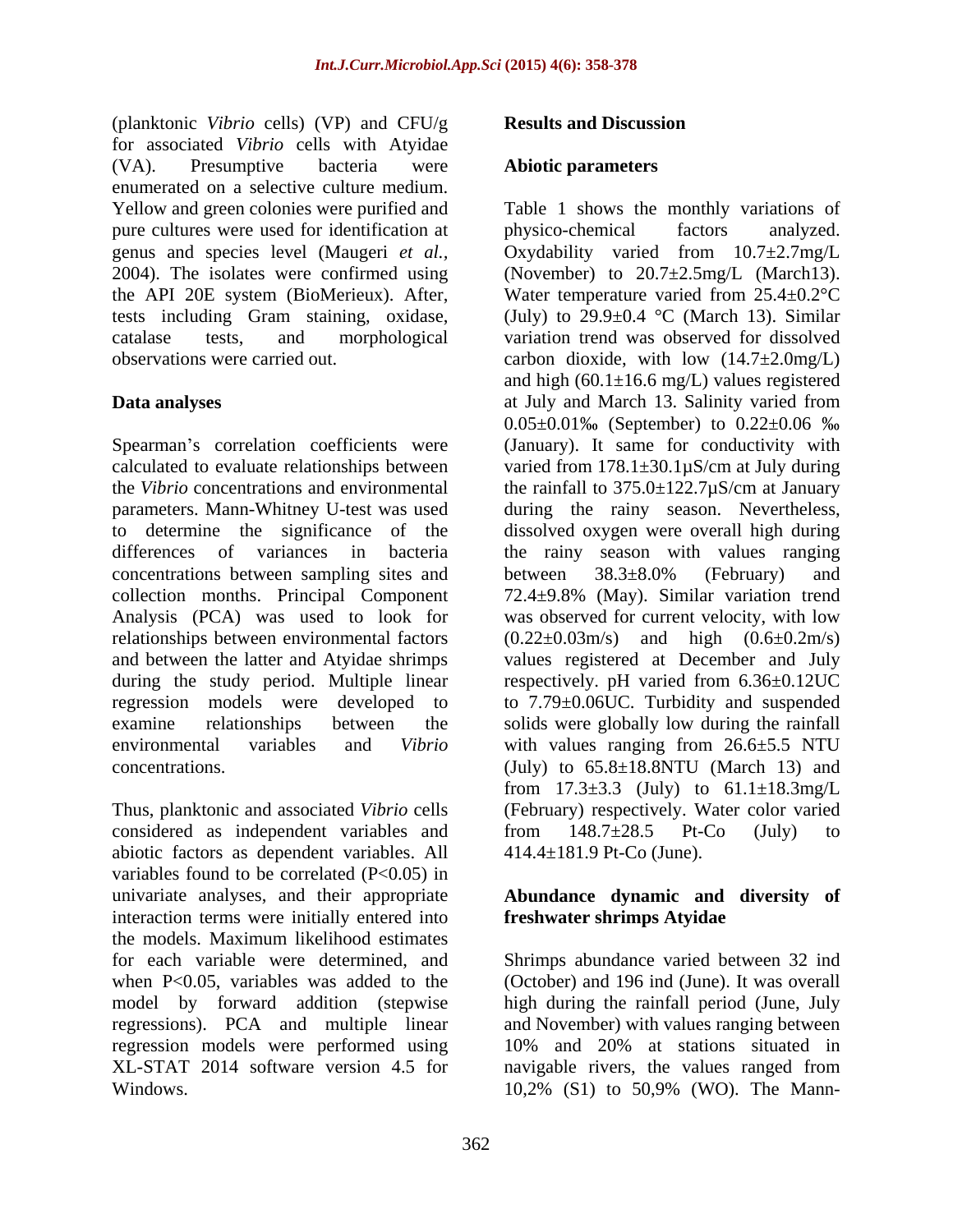difference (P=0.0001) between the two urban groups stations (TW, LM and B1, B2, regarding shrimps diversity and distribution. abundance varied from 0.0044  $\times$  10<sup>4</sup> (B1) to belonging to Atyidae family and *Caridina* TW and LM). Nevertheless, lower (Kingsley, 1882) and *C. nilotica* (Roux, 1833). All these species were caught only at Edea stations and the tree Douala stations

The monthly evolution of the mean with Atyidae varied between  $10^3$  and  $1.6\times10^5$  CFU.g<sup>-1</sup>. The highest abundances of from  $10^3$  to  $1.4 \times 10^4$  CFU.mL<sup>-1</sup>; with larger Lower numbers of planktonic *Vibrio* cells during the study period, V. were observed the rainy season (May, June). parahaemolyticus (FO=36%), V.

The monthly evolution of the mean (Fig. 4) varied significantly at stations rare  $(FO \le 6\%)$ . sampling (Fig. 4). The evolution of the set of points varies significantly in the study area **Abiotic factors affecting abundance of** for the two categories of bacteria studied **shrimps Atyidae in the surface coastal** (P<0.05). Abundance of *Vibrio* cells associated with Atyidae varied between 0<br>and  $1.2 \times 10^5$  CFU.g<sup>-1</sup>. The highest and  $1.2 \times 10^5$  CFU.g<sup>-1</sup>. The highest The results of principal component analysis abundances of associated *Vibrio* cells were revealed that the relationships between the

Whitney U-test showed significant concentrations of associated *Vibrio* cells B3, KO, M1, M2, M3, M4, S1, S2, WO) MP and TW). Planktonic *Vibrio* cells This study achieved for the first time in  $1.4 \times 10^4$  CFU.mL<sup>-1</sup> (MB), with larger coastal watershed hydrographic permitted to concentrations at stations that were more identify two freshwater shrimp species polluted with organic matter (MB, TB, MG, genera. There are *Caridina africana* concentration of planktonic *Vibrio* cells were observed at the stations that where very rich in organic matter (MB, TB, MG, abundance varied from  $0.0044 \times 10^4$  (B1) to  $^{4}$  (D<sub>1</sub>) to  $(B1)$  to (MB), with larger TW and LM). Nevertheless, lower were observed at Edea stations and Douala stations KO and WO.

(WO, LM and KO). The number of associated *Vibrio* sp isolated **Abundance dynamic and diversity of** shrimps Atyidae. A higher frequency of *Vibrio* **cells**  isolation of *Vibrio* sp associated was concentrations of planktonic *Vibrio* cells and *Vibrio* spp identified during the study those associated with freshwater shrimps period, *V. parahaemolyticus* (FO=37%) and (Fig. 4) varied significantly during the study *V. alginolyticus* (FO=27%) were very period. Abundance of *Vibrio* cells associated frequent. *V. vulnificus* (FO=13%), *V.*  3 and *cholerae* (FO=11%) and *V. fluvialis* (10%) -1 . The highest abundances of were accessory, while *V. mimicus* and *Vibrio* associated *Vibrio* cells were observed during sp were very rare. Elsewhere, the number of rainy season (from June to August). Their planktonic *Vibrio* sp*.* isolated ranged from lowest concentrations were observed from 19 to 39 species. The species of *Vibrio* September to March 14. Concerning planktonic isolated indicates that the peak of planktonic *Vibrio* cells abundances ranged outbreak occurred in dry season (from from  $10^3$  to  $1.4 \times 10^4$  CFU.mL<sup>-1</sup>; with larger December to March 14) (Figure 5). By 395 numbers in December during the dry season. strains planktonic *Vibrio* sp. identified concentrations of planktonic *Vibrio* cells and (FO=13%) were accessory, while *V.* those associated with freshwater shrimps *vulinificus, V. mimicus* and *Vibrio* sp were ranged from 15 to 40 strains in freshwater recorded in the rainy season than in the dry season. Among these 328 strains associated during the study period, *V. parahaemolyticus* (FO=36%), *V. alginolyticus* (25%) were frequent. *V. fluvialis* (FO=15%) and *V. cholerae* rare  $(FO \le 6\%)$ .

# **waters**

observed at Wouri station (WO). Their nil Atyidae abundance and physico-chemical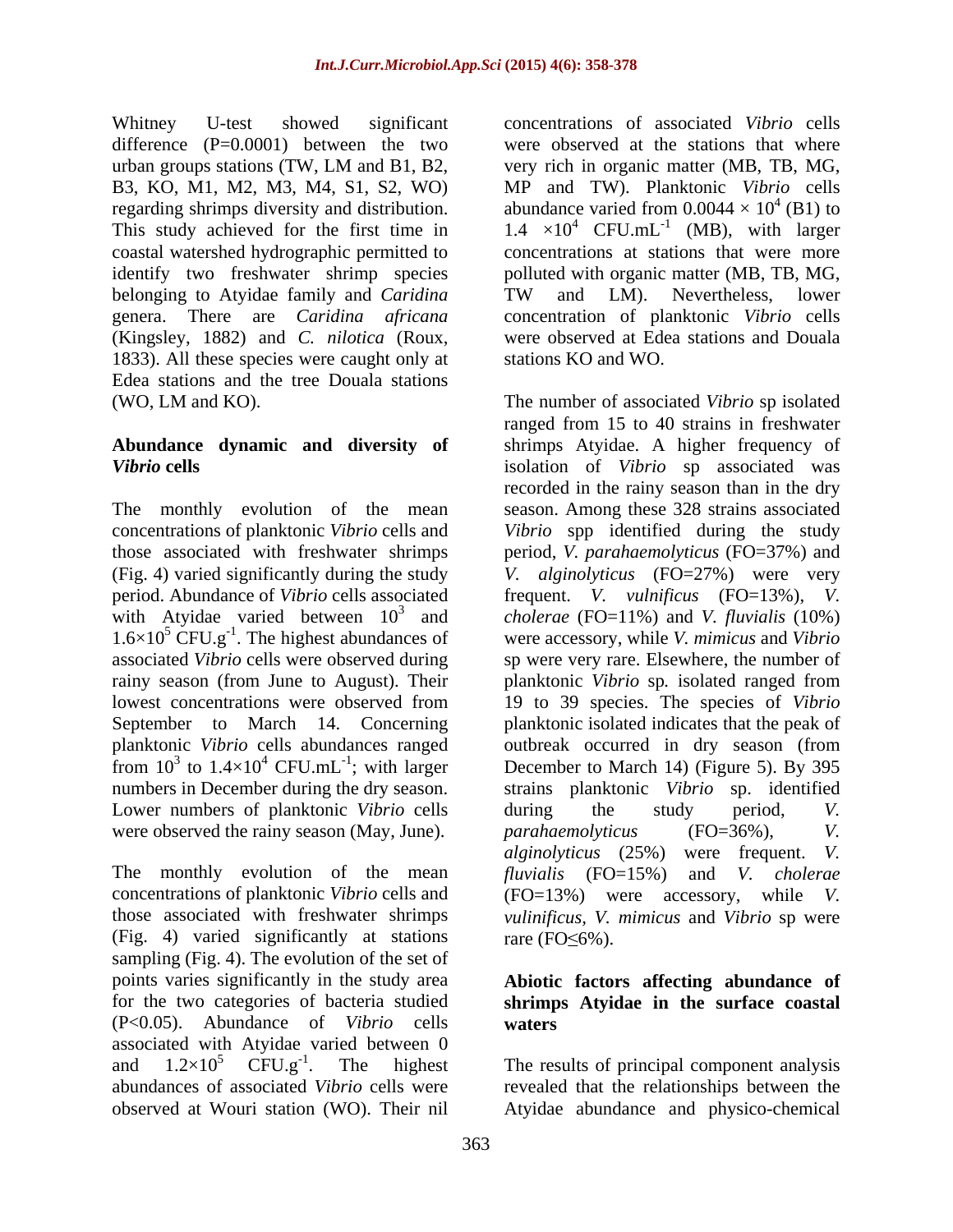variables follow mainly the first two axes of *Vibrio* cells associated with Atyidae. The (Fig. 3), which accounted for 60.23% of the oxydability, water temperature, dissolved total variance. These two axes better carbon dioxid, dissolved oxygen and pH highlight the distribution of the shrimp's provided little additional information on the assemblage in coastal zone in response to development of the concentration of *Vibrio* the environmental conditions. The first axis opposed the parameters which characterize organic pollution in positive coordinates to The equations resulting by adding stepwise parameters that favorable to increase of environmental parameters in the model are freshwater shrimps Atyidae in negative coordinates. The freshwater shrimp family color to the model is very significant (P of the Atyidae was found to be negatively <0.001) and helps to explain 67% of the affected by high values of water variance in concentrations of associated temperature, salinity, conductivity, TDS, *Vibrio* cells to Atyidae. The Atyidae oxydability, carbon dioxid, suspended abundance is also very significant (P solids, color and turbidity. Furthermore, the  $\sim$  0.001) and helps to explain just 6% of the abundance of Atyidae appears to be highly variance. Furthermore, suspended solids and and positively influence by good rainfalls contributed positively (1% each) to oxygenation of water and high value of pH the increase of *Vibrio* cells associated to during the rainfall. The second axis (F2) freshwater shrimps. However, turbidity opposed the air temperature in positive negatively contributed to 1% to the increase coordinates to rains in negative coordinates.

VP), and abiotic factors and abundance dissolved oxygen is negatively and Atyidae. The results of the multiple regression analysis indicate that a high<br>proportion (rate  $R^2 = 77\%$ ) of the variability factors (Table 2). The abundance dynamic abundance of *Vibrio* cells associated with Atyidae. Inversely, turbidity had negatively blanktonic Vibrio cells (Table 3). effect on the variation of the concentration Regression equation obtained so what: VB =

oxydability, water temperature, dissolved cells associated with shrimp.

given in Table 4. The contribution of water of these bacterial.

**Relationships between** *Vibrio* **cells,** The model for analysis of the regression **environmental factors and abundance** elucidated that 46% of total variation for the **dynamic of Atyidae**  *Vibrio*planktonic cells could be explained by Tables 2 and 3 show the results of multiple temperature, dissolved carbon dioxide, regression analysis between both planktonic salinity, pH and TDS. The analysis of the and associated bacterial abundance (VA and Spearman correlation indicated that only proportion (rate R<sup>2</sup>= 77%) of the variability concentration of planktonic *Vibrio* cells of *Vibrio* abundance associated with Atyidae strongly and negatively (P<0.001) linked to is explained by the variation of abiotic the variation of dissolved oxygen content. of *Vibrio* cells associated to Atyidae is related with *Vibrio*planktonic (P<0.05). highly and positively (P<0.001) related to However, air temperature and color had the abundance of these freshwater shrimps negative influence (P<0.05) on the bacteria and water color. Also, according to t-test cells. When parameters such as dissolved (P<0.05), the model showed that suspended oxygen and air temperature were added to solids and rainfalls could also influence the the regression model, the output could just dissolved oxygen, oxydability, color, water dissolved oxygen is negatively and significantly (P<0.01) linked to *Vibrio* planktonic cells. The variation of the Oxydability is positively and significantly explain only 20 % of total variation of planktonic *Vibrio* cells (Table 3).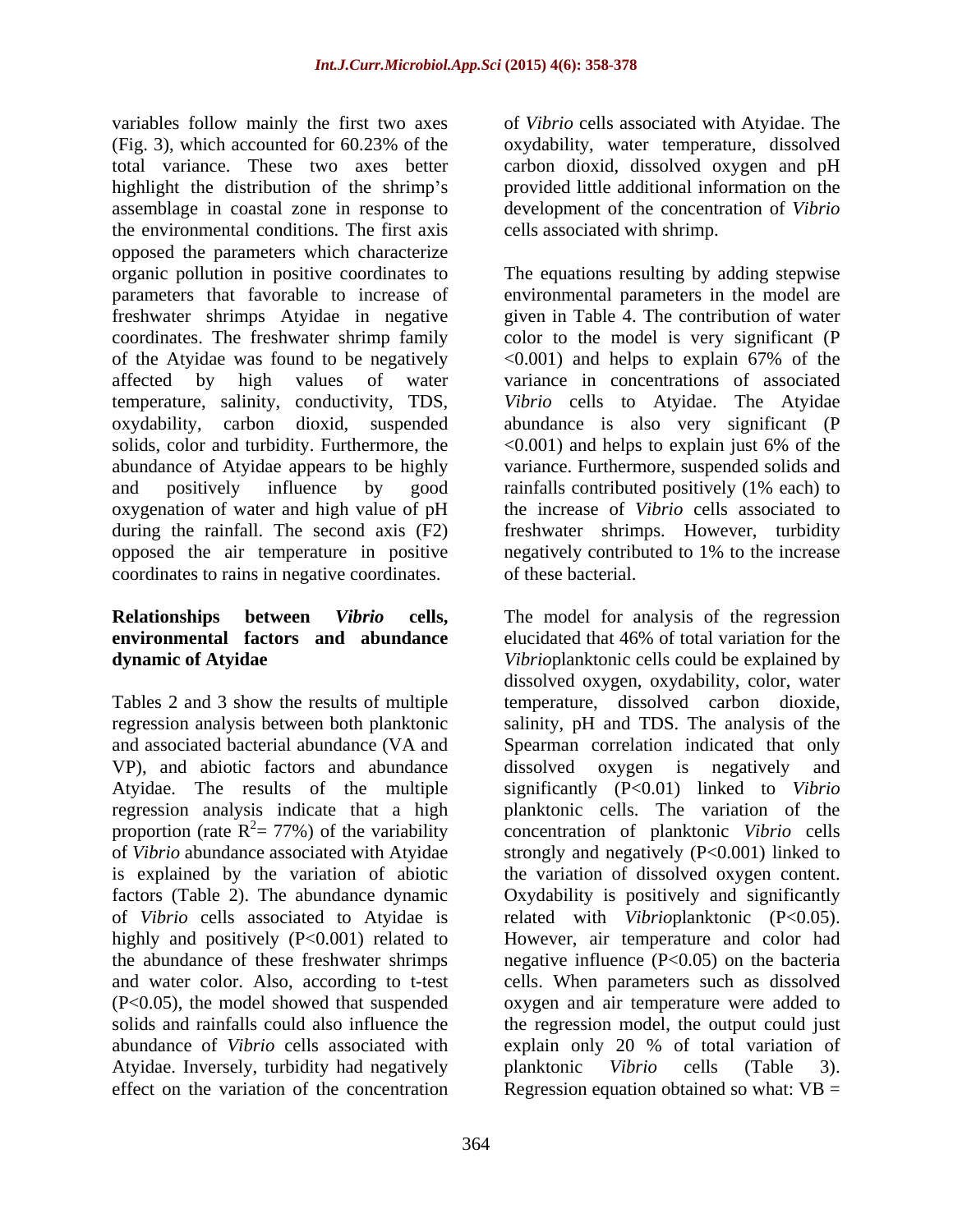13055-366.5DO-363.8AT (P<0.01). Adding Estuary, North Carolina, USA (Hans *et al.,* to the oxydability variable in the model equation showed that the concentration of **Atyidae abundance and environmental** water in organic matter contributes positively  $(P \le 0.001)$  to 3% to the increase

during the rainy season, the relative increase 2008). in water temperature was enough to trigger a

However, during the rainfall, the reversible reactions were produced under the effect of abundant during the rainy season Atyidae abundance by others studies reported by Hunte (1978) on the streams in Mefou in Yaoundé and Tchakonté *et al.* caused mortality of shrimp in Neuse River

1998).

# **parameters in the bacterial flux**

of planktonic *Vibrio* cells. However, color In examining the multiple regression models negatively contributed to 1% (P <0.041) to (Tables 2 and 3) and simple correlations, it the increase of these bacterial. appears from this study that the proliferation **Abundance dynamic of Atyidae and** significantly to a share of 67% in the **environmental parameters**  changing of the concentration of *Vibrio* The first scatter plots on the axis F1 (PCA), development of shrimps in surface water is essentially constituted of physico- increases the survival of *Vibrio* when the chemical factors of the pollution could environmental conditions are becoming reflect the anthropogenic character of difficult for a certain period of the year. In coastal surface water of Cameroon. Our this idea, several species of *Vibrio* would findings corroborate the works on surface attached on the chitinous exoskeleton of water in Cameroon (Tchakonté *et al.*, crustaceans in order to bring in the carbon 2014b), in Africa (Kunwar *et al.,* 2005; and nitrogen to survive in an environment Omo-Irabor *et al.,* 2008) and Japan that is becoming poor in nutrients (Shrestha and Kazama, 2007). Nevertheless, (Montanari *et al.,* 1999; Vezzulli *et al.,* of shrimp by it alone contributes associated with Atyidae. It is evident that the 2008).

succession of physico-chemical reactions in The concentration of *V. parahaemolyticus* favor to the concentration of the organic was higher in shrimp samples than in water matter in the water column. samples in the recent work reported by water dilution. Thus, the second scatter plots  $(1.6\times10^5 \text{CFU} \cdot \text{g}^{-1})$  mainly on the Sanaga and on axis F1 constituted by precipitation, pH Wouri rivers  $(1.2\times10^5 \text{ CFU.g}^{-1})$ , dominated and dissolved oxygen favor of the essentially by *V. parahaemolyticus* and *V.*  proliferation of freshwater shrimps Atyidae. *alginolyticus*. For comparison, the maximal High concentrations of dissolved organic concentration of *Vibrio* in fisheries products matter were leached in the rainwater (Robert was  $10^4$  CFU.g<sup>-1</sup> in similar studies reported and Bruce, 1992) and dissolved oxygen by Thararat *et al.* (2009) in Thailand. proved to be determinant in regulating the Khamesipour *et al.* (2014) have isolated *V.*  Jamaica, Foto *et al.* (2012) on the river research by Alagappan *et al.* (2013) and (2014a) on the rivers of Douala. The *parahaemolyticus* is a pathogenic bacteria induced effect of the overloading of water in associated with shrimp in coastal areas and organic matter and depletion of oxygen had in seafood, able of provoking food Pilakka and Ranjeet (2014). *Vibrio*s associated with shrimp are particularly abundant during the rainy season  $5 \text{ CFU.g}^{-1}$ ), dominated  $-1$ ) dominated ), dominated *parahaemolyticus* and *V. alginolyticus* shrimp in a site in India. According to recent Reyhanath and Kutty (2014), *V.*  poisoning on a large scale.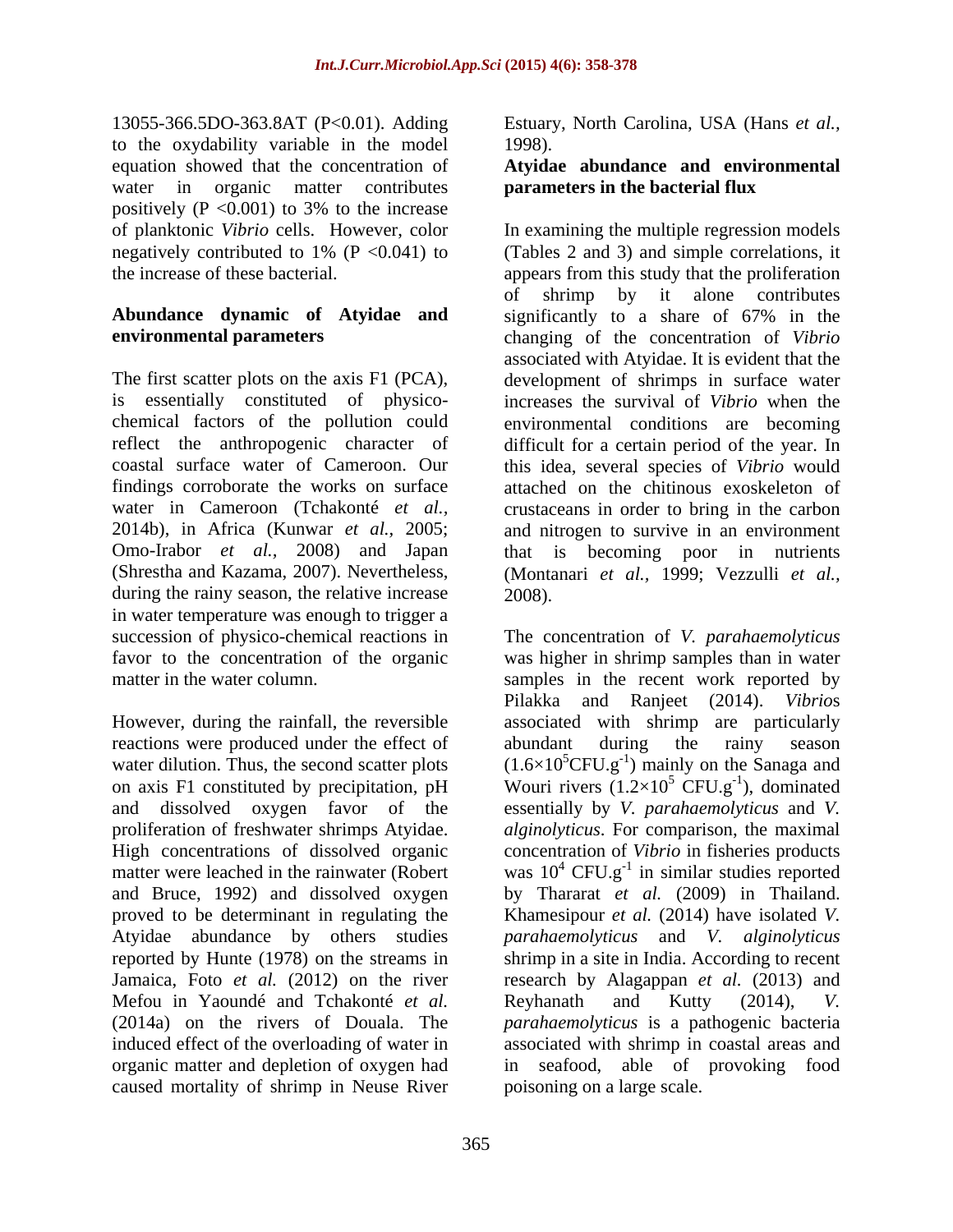polysaccharide compound highly prevalent multiply quickly on the surfaces of shrimp 2011). chitin (Hunt *et al.,* 2008). Vincy *et al.*

The proliferation of freshwater shrimps in concentration of planktonic *Vibrio* cells Cameroonian rivers increases the risk of (Table 3). The dissolved oxygen contributes contamination by pathogenic bacteria to 15% to explain this variation (P <0.001). through fishery products. By inserting color in the model, the equation generated shows surface water and salinity have a positive that the increase in water color is a impact on the growth of planktonic *Vibrio* determining factor in the outbreak of *Vibrio* associated. However, the color of the water surface comes mainly from the chlorophyll Many authors have actively reported on the (a), an indicator of algal biomass temperature and salinity as determining (Bompangue *et al.,* 2011). factors in the regulation of growth and

It was suggested that association of *Vibrio* with phytoplankton was to overcome the the '' blooms '' phytoplankton as potential *al.,* 2011). However, recent research carried out in mesocosm help to shown that the algal blooms is a parameter to be taken with extreme caution in the prediction of the epidemic of cholera (Rehnstam *et al.,* 2010).

that rainfalls have the ability to generate biofilms (Nstama *et al.,* 1997) on the shrimp

The *Vibrio* infection is constantly increasing shell, to protect *Vibrio* species of the in the world, though one observes environmental constraints. Several studies intermittently periods of relative calm. This have shown that precipitations are important increase could be directly associated with factor in the emergence of cholera. The the increase of these bacteria in seafood and majority outbreaks of cholera have occurred coastal waters (Tantillo *et al.,* 2004). *Vibrio* in a few hot spots of lake areas in the *cholerae* possesses chitinase, a Greater Lakes in Africa, where the incidence among *Vibrio* which gives it the ability to plankton fluctuations (Bompangue *et al.,* varied according to seasons, rainfall and 2011).

(2014) recently isolated chitinase molecular In comparison with the first model (Table in *V. alginolyticus* associated with shrimp 3), the environmental parameters contribute pond. poorly (46% of the total variance) in the second model to explain the variation of the It is clear that increasing the temperature of cells (Table 2).

unfavorable environmental condition of predictive model for *V. cholerae* on the (Asplund *et al.,* 2011). In this idea, this basis of the variation of temperature and study strengthens the suspicion that we have salinity (Louis *et al.,* 2003; Huq *et al.,* triggers of cholera outbreaks (Bompangue *et*  correlated with salinity in the lake (Olivia *et*  survival of *Vibrio*s in surface water (Wang and Gu, 2005; Johnson *et al.,* 2012). Other authors have contributed to the elaboration 2005). Nevertheless, *V. vulnificus* wasn t *al.,* 2011).

The link between *Vibrio* associated and dioxide while consuming dissolved oxygen precipitations and suspended solids shows in the water column. The addition of organic water currents and increases the suspended the strongly growth of *V. cholerae* O1 up to solids in the water surface. Suspended solids cross the threshold of the minimal infectious could facilitate the formation of bacterial dose in humans (Mouriño-Perez *et al.,* Ecologically, *Vibrio* species play a very important role in breaking down organic matter mainly of anthropogenic origin in mineral elements, rejecting dissolved carbon carboneous matter in the test medium caused 2003).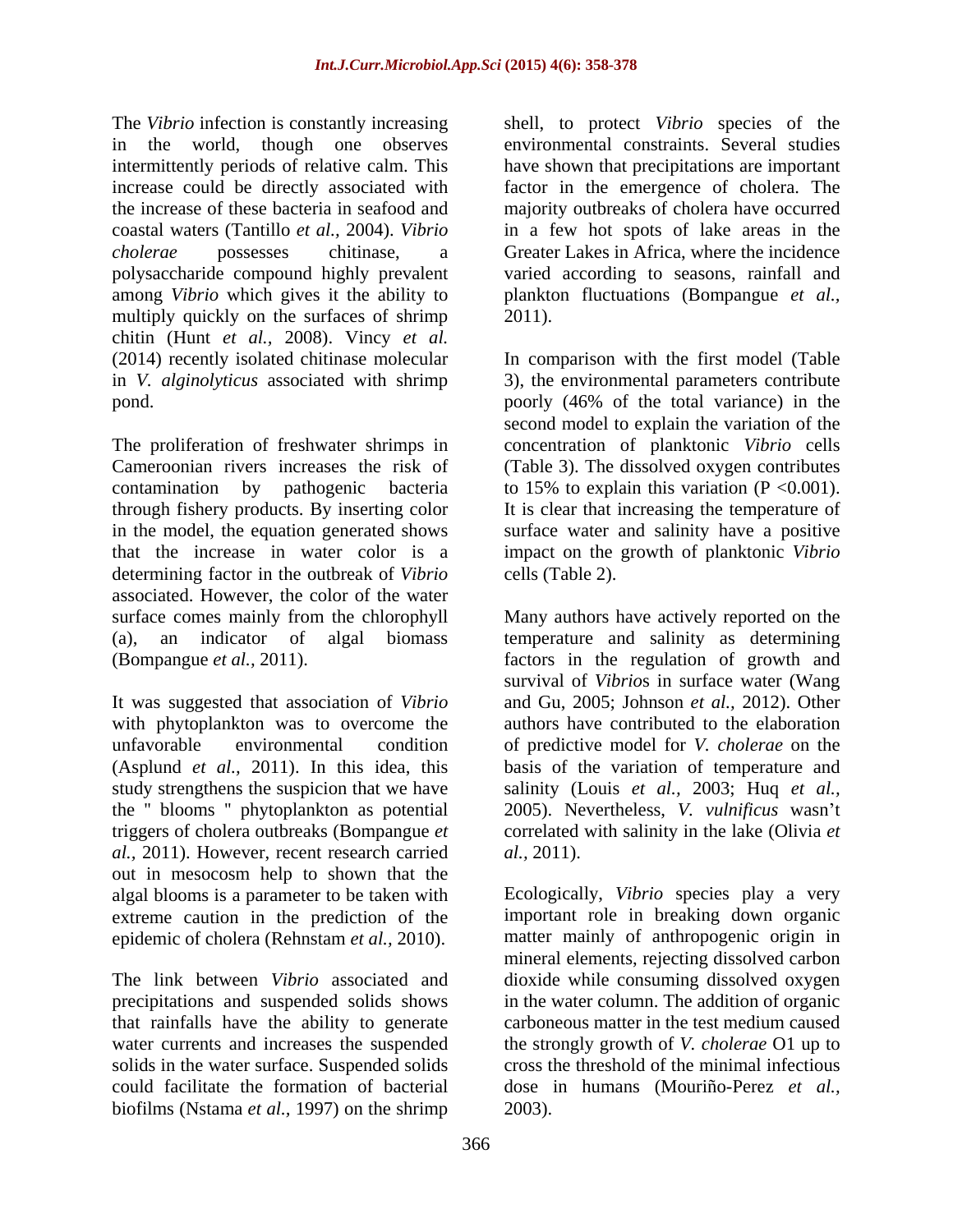#### *Int.J.Curr.Microbiol.App.Sci* **(2015) 4(6): 358-378**

| Months   | Oxy            | W <sup>-1</sup> | DCO <sub>2</sub>              | Salt          | pH               | <b>CND</b>        | OD             | SS              | Turb            | the contract of the contract of the contract of<br>Color |
|----------|----------------|-----------------|-------------------------------|---------------|------------------|-------------------|----------------|-----------------|-----------------|----------------------------------------------------------|
|          | (mg/L)         | $(^{\circ}C)$   | (mg/L)                        | $(\%0)$       | (UC)             | $(\mu S/cm)$      | (%)            | (mg/L)          | (NTU)           | $(Pt-Co)$                                                |
| Mar 13   | $20.7 \pm 2.5$ |                 | $29.9 \pm .4$ 60.1 $\pm$ 16.6 | $.14 \pm .04$ | $7.44 \pm .01$   | $249.0 \pm 60.8$  | $55.6 \pm 8.3$ | $51.3 \pm 21.8$ | $65.8 \pm 18.8$ | $226.0 \pm 43.3$                                         |
| Apr $13$ | $18.2 \pm 2.0$ | $27.7 \pm .5$   | $18.5 \pm .9$                 | $.16{\pm}.07$ | $6.91 \pm .02$   | $285.8 \pm 71.2$  | $62.6 \pm 9.6$ | $22.5 \pm 11.9$ | $34.6 \pm 10.4$ | $154.8 \pm 27.3$                                         |
| May 13   | $14.5 \pm 2.3$ | $29.3 \pm .6$   | $19.1 \pm .6$                 | $.17{\pm}.02$ | $6.92{\pm}.05$   | 184.6±44.3        | $72.4 \pm 9.8$ | $34.7 \pm 8.3$  |                 | $28.5 \pm 10.5$ $326.7 \pm 96.3$                         |
| Jun $13$ | $12.7 \pm 1.9$ | $26.5 \pm .4$   | $19.6 \pm .6$                 | $.08{\pm}.02$ | $7.30{\pm}.05$   | $190.1 \pm 39.3$  | $60.8{\pm}7.4$ | $49.3 \pm 21.4$ |                 | $61.6 \pm 18.5$ $414.4 \pm 181.9$                        |
| Jul 13   | $14.7 \pm 2.0$ | $25.4 \pm .2$   | $14.7 \pm 2.0$                | $.12{\pm}.06$ | $7.26 \pm .08$   | $178.1 \pm 30.1$  | $65.1 \pm 8.2$ | $17.3 \pm 3.3$  | $26.6 \pm 5.5$  | $148.7 \pm 28.5$                                         |
| Aug 13   | $17.5 \pm 2.6$ | $26.3 \pm .4$   | $31.8 \pm 6.8$                | $.09 \pm .02$ | $7.24 \pm .06$   | $230.6 \pm 53.3$  | $53.8 \pm 9.4$ | $29.4 \pm 6.1$  | $40.5 \pm 8.4$  | $218.0 \pm 44.7$                                         |
| Sep 13   | $12.0 \pm 2.1$ | $26.7 \pm .2$   | $17.2 \pm .8$                 | $.05 \pm .01$ | $7.44 {\pm} .06$ | $192.9 \pm 36.2$  | $56.6 \pm 8.3$ | $38.75 \pm 8.3$ | $46.3 \pm 9.2$  | 241.2±49.8                                               |
| Oct 13   | $12.3 \pm 2.3$ | $28.3 \pm .5$   | $18.4 \pm 1.7$                | $.08{\pm}.02$ | $7.09 \pm .06$   | $221.3 \pm 49.4$  | $48.6 \pm 9.2$ | $39.8 \pm 6.1$  | 47.8 $\pm$ 6.5  | $247.3 \pm 33.0$                                         |
| Nov 13   | $10.8 \pm 2.7$ | $27.9 \pm .4$   | $15.7 \pm 2.3$                | $.08 \pm .01$ | $7.50{\pm}.09$   | $202.7 \pm 49.2$  | $46.7 \pm 9.4$ | $24.8 \pm 3.7$  | $30.7 \pm 3.9$  | $151.3 \pm 21.1$                                         |
| Dec 13   | $11.8 \pm 2.4$ | $28.8 \pm .4$   | $17.9 \pm 2.7$                | $.15{\pm}.03$ | $7.34 \pm .09$   | $254.5 \pm 62.2$  | $43.8 \pm 8.7$ | $28.6 \pm 6.5$  | $44.8 \pm 12.1$ | $251.3 \pm 56.9$                                         |
| Jan $14$ | $16.9 \pm 3.6$ | $29.6 \pm .5$   | $17.9 \pm 2.8$                | $.22 \pm .06$ | $7.21 \pm .03$   | $375.0 \pm 122.7$ | $38.3 \pm 8.0$ | $45.4 \pm 15.5$ | $46.4 \pm 12.8$ | $231.3 \pm 67.7$                                         |
| Feb 14   | $16.8 \pm 3.4$ | $29.8 \pm .4$   | $17.9 \pm 3.1$                | $.19{\pm}.04$ | $6.36{\pm}.12$   | $273.9 \pm 71.7$  | $38.3 \pm 8.4$ | $61.1 \pm 18.3$ | $44.3 \pm 12.5$ | $264.4 \pm 68.7$                                         |
| Mar 14   | $16.2 \pm 3.2$ | $29.5 \pm .5$   | $22.4 \pm 3.4$                | $.19{\pm}.03$ | $7.79 \pm .06$   | $285.9 \pm 60.9$  | $38.4 \pm 9.3$ | $46.6 \pm 9.1$  | $40.8 \pm 5.6$  | $242.1 \pm 59.4$                                         |

**Table.1** Mean values (± SE) of abiotic parameters evaluated during the study period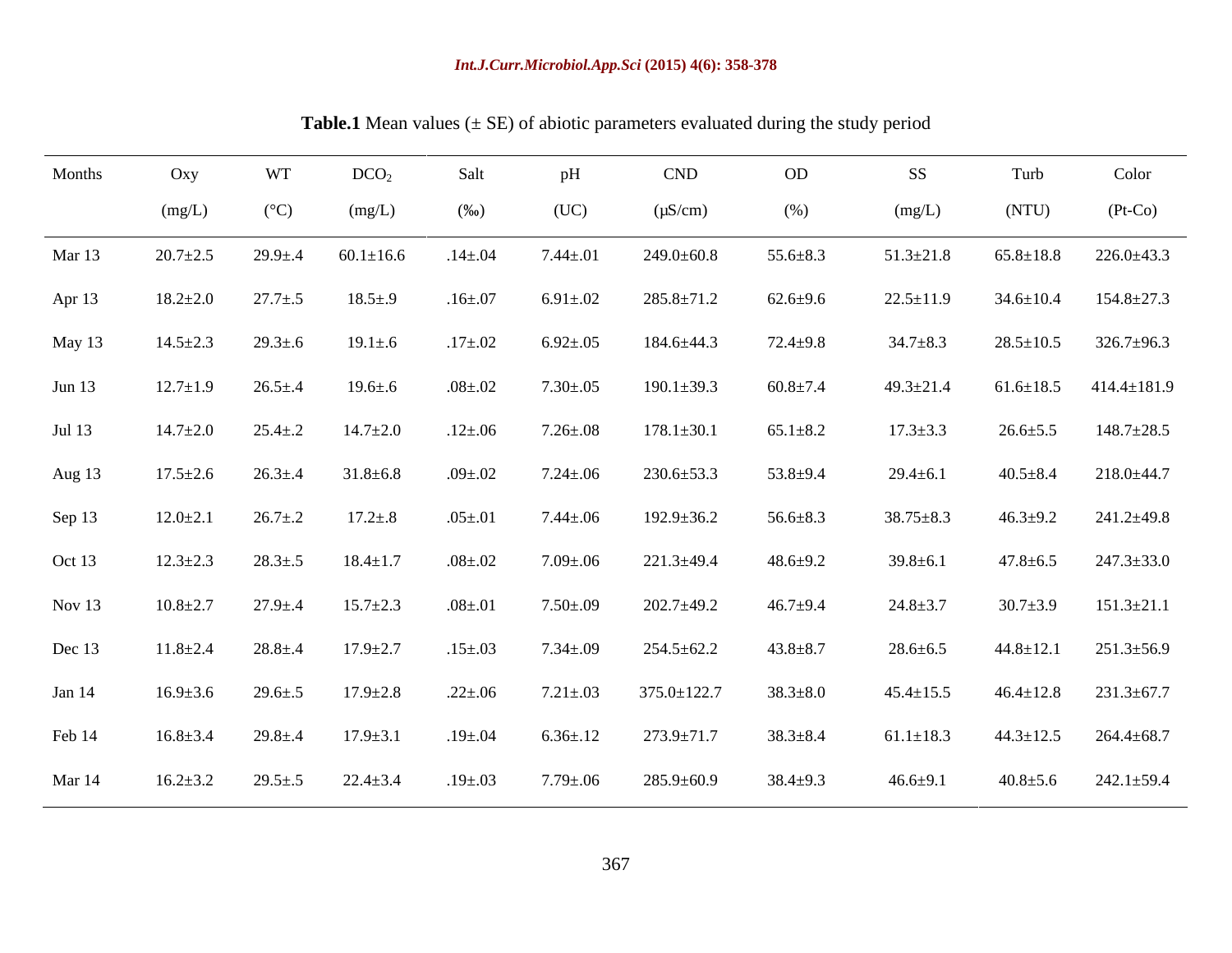| Vibrio Associated<br>$R^2 = 0.77$ | Atyidae<br>Color<br>SS<br>Turb | 1059.085<br>198.026<br>466.751 | 192.537<br>25.486<br>212.704 | 5.501<br>7.770<br>2.194 | < 0.0001<br>< 0.0001 | 678.452<br>147.641 | 1439.718<br>248.411 |
|-----------------------------------|--------------------------------|--------------------------------|------------------------------|-------------------------|----------------------|--------------------|---------------------|
|                                   |                                |                                |                              |                         |                      |                    |                     |
|                                   |                                |                                |                              |                         |                      |                    |                     |
|                                   |                                |                                |                              |                         | 0.030                | 46.251             | 887.252             |
|                                   |                                | $-699.180$                     | 239.948                      | $-2.914$                | 0.004                | $-1173.541$        | $-224.819$          |
|                                   | Rain                           | 37.623                         | 15.898                       | 2.367                   | 0.019                | 6.194              | 69.052              |
|                                   | Oxy                            | 416.446                        | 482.279                      | 0.863                   | 0.389                | $-536.987$         | 1369.879            |
|                                   | <b>WT</b>                      | $-2792.964$                    | 1850.084                     | $-1.510$                | 0.133                | $-6450.453$        | 864.525             |
|                                   | DCO <sub>2</sub>               | 170.337                        | 203.235                      | 0.838                   | 0.403                | $-231.444$         | 572.118             |
|                                   | pH                             | -9367.786                      | 7219.874                     | $-1.297$                | 0.197                | -23640.982         | 4905.410            |
|                                   | DO                             | 2757.058                       | 1666.732                     | 1.654                   | 0.100                | $-537.958$         | 6052.074            |

**Table.2** Parameters of model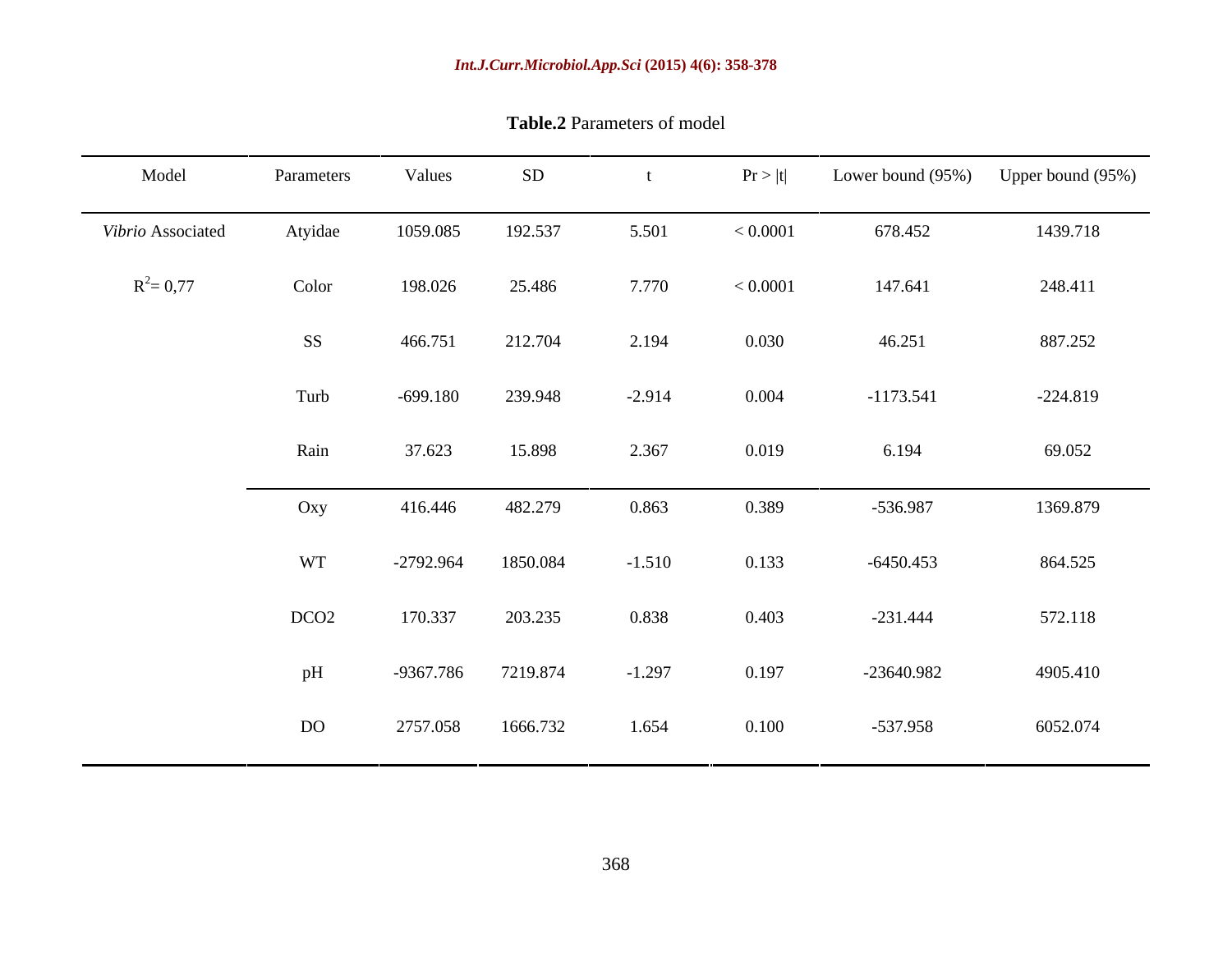| Model       | Parameters       | Values      | SD       |          | Pr >  t  | Lower bound (95%) | Upper bound (95%) |
|-------------|------------------|-------------|----------|----------|----------|-------------------|-------------------|
| Vibrio-     | DO               | -783.793    | 160.546  | $-4.882$ | < 0.0001 | $-1101.124$       | $-466.463$        |
| plankton    | Oxy              | 113.890     | 47.129   | 2.417    | 0.017    | 20.736            | 207.044           |
| $R2 = 0,46$ | AT               | $-1087.042$ | 343.425  | $-3.165$ | 0.002    | $-1765.846$       | $-408.237$        |
|             | Color            | $-4.549$    | 2.238    | $-2.032$ | 0.044    | $-8.972$          | $-0.125$          |
|             | <b>WT</b>        | 373.657     | 191.707  | 1.949    | 0.053    | $-5.267$          | 752.580           |
|             | DCO <sub>2</sub> | $-35.934$   | 19.288   | $-1.863$ | 0.064    | $-74.057$         | 2.190             |
|             | Sal              | $-2040.922$ | 2438.581 | $-0.837$ | 0.404    | -6860.960         | 2779.117          |
|             | pH               | $-737.673$  | 721.388  | $-1.023$ | 0.308    | $-2163.550$       | 688.204           |
|             | <b>TDS</b>       | 2.746       | 2.547    | 1.078    | 0.283    | $-2.289$          | 7.781             |
|             | Turb             | 33.463      | 16.996   | 1.969    | 0.051    | $-0.131$          | 67.058            |

**Table.3** Multiple regression showing relationships between planktonic *Vibrio* cells and considered abiotic parameters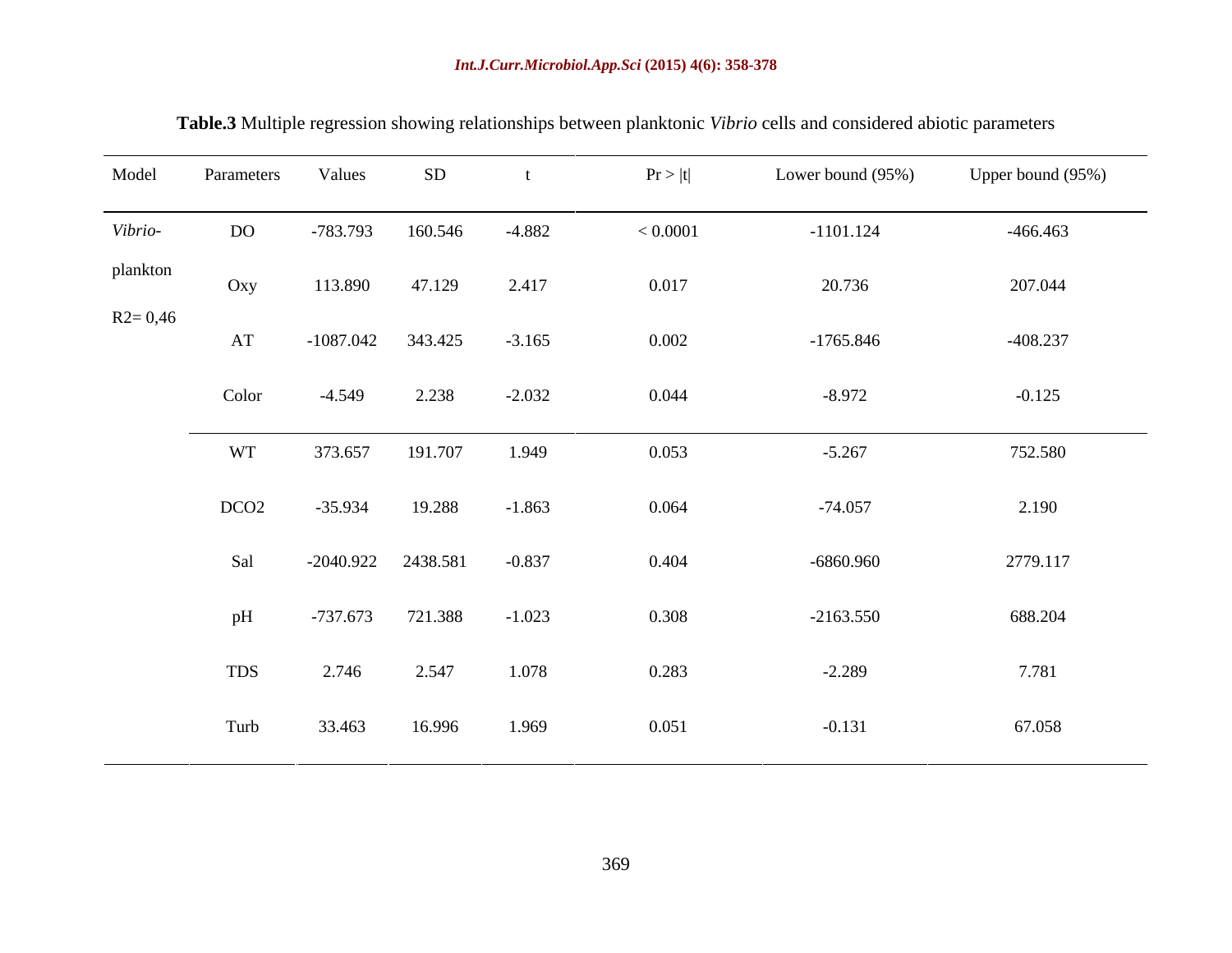| Regression equations                                | Coefficient of partial<br>determination | Cumulative<br>coefficient<br>determination | P-value     |
|-----------------------------------------------------|-----------------------------------------|--------------------------------------------|-------------|
| *VA= $-2137.6 + 230,4$ COLOR                        | 0.67                                    | 0.67                                       | < 0.0001    |
| VA= - 20858.6 + 175.7COLOR+1125.3 ATY               | 0.06                                    | 0.73                                       | < 0.0001    |
| $VA = -17809,9 + 206.9COLOR + 1073.8ATY - 246.5TUR$ | 0.01                                    | 0.74                                       | < 0.0001    |
| $VA = -31638.6 + 203.6COLOR + 1084ATY -$            | 0.01                                    | 0.75                                       | < 0.0001    |
| 268.8TURB+46.1RAIN                                  |                                         |                                            |             |
| $VA = -31251.4 + 196COLOR + 1042ATY -$              | 0.01                                    | 0.76                                       | < 0.0001    |
| 575TURB+51RAI+374.6SS                               |                                         |                                            |             |
| *VP=3126.6-332.2DO                                  | 0.15                                    | 0.15                                       | < 0.0001    |
| $VP = 13055 - 366.5DO - 363.8AT$                    | 0.05                                    | 0.20                                       | < 0.003     |
| VP=12377.2-327.5DO-356.6AT+26.6OXY                  | 0.03                                    | 0.23                                       | ${}< 0.001$ |
| VP=12525-325.9DO-361.3AT+27OXY-0.18COLOR            | 0.01                                    | 0.24                                       | < 0.041     |

**Table.4** Stepwise multiple regression analysis showing equation models with significant environmental parameters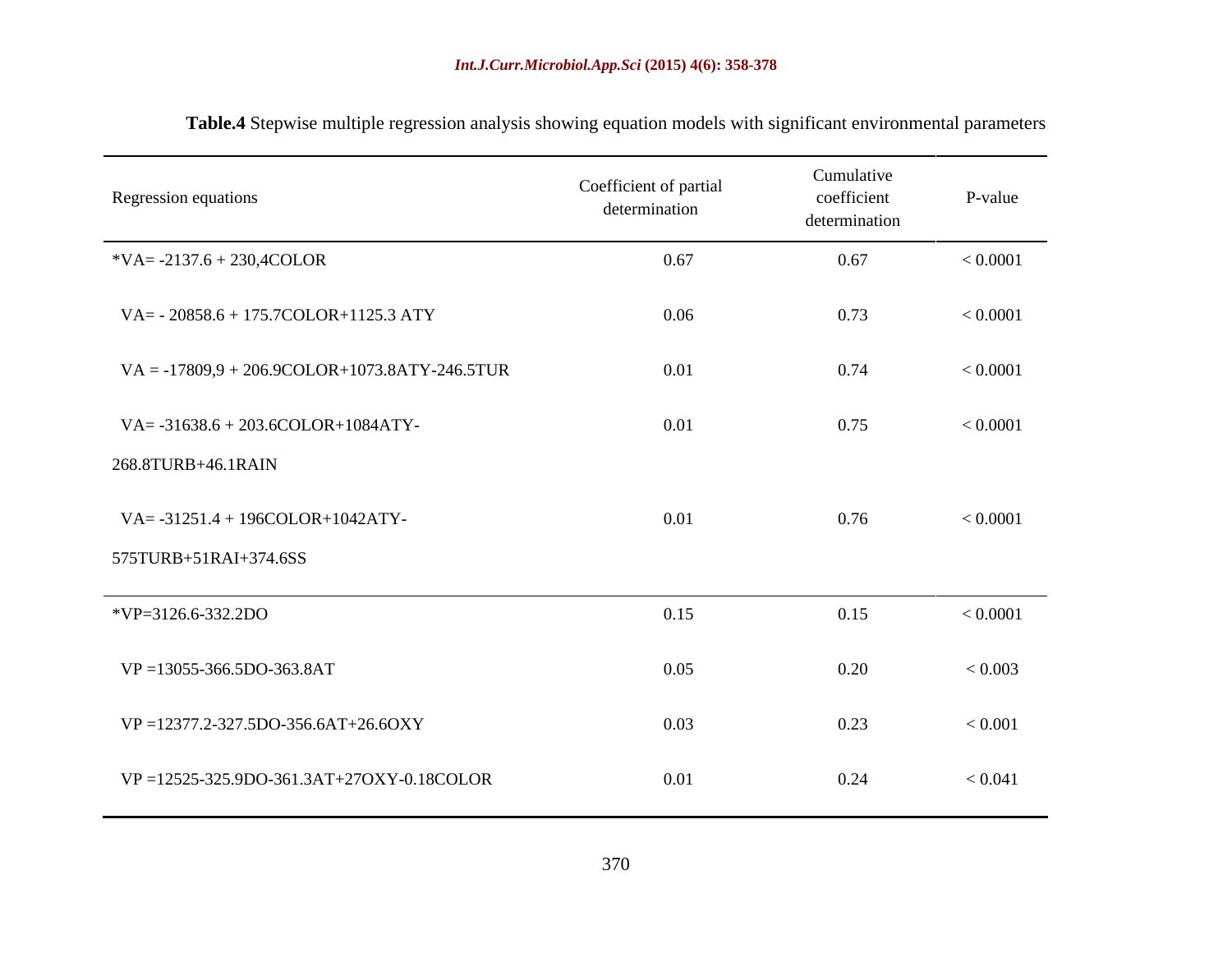

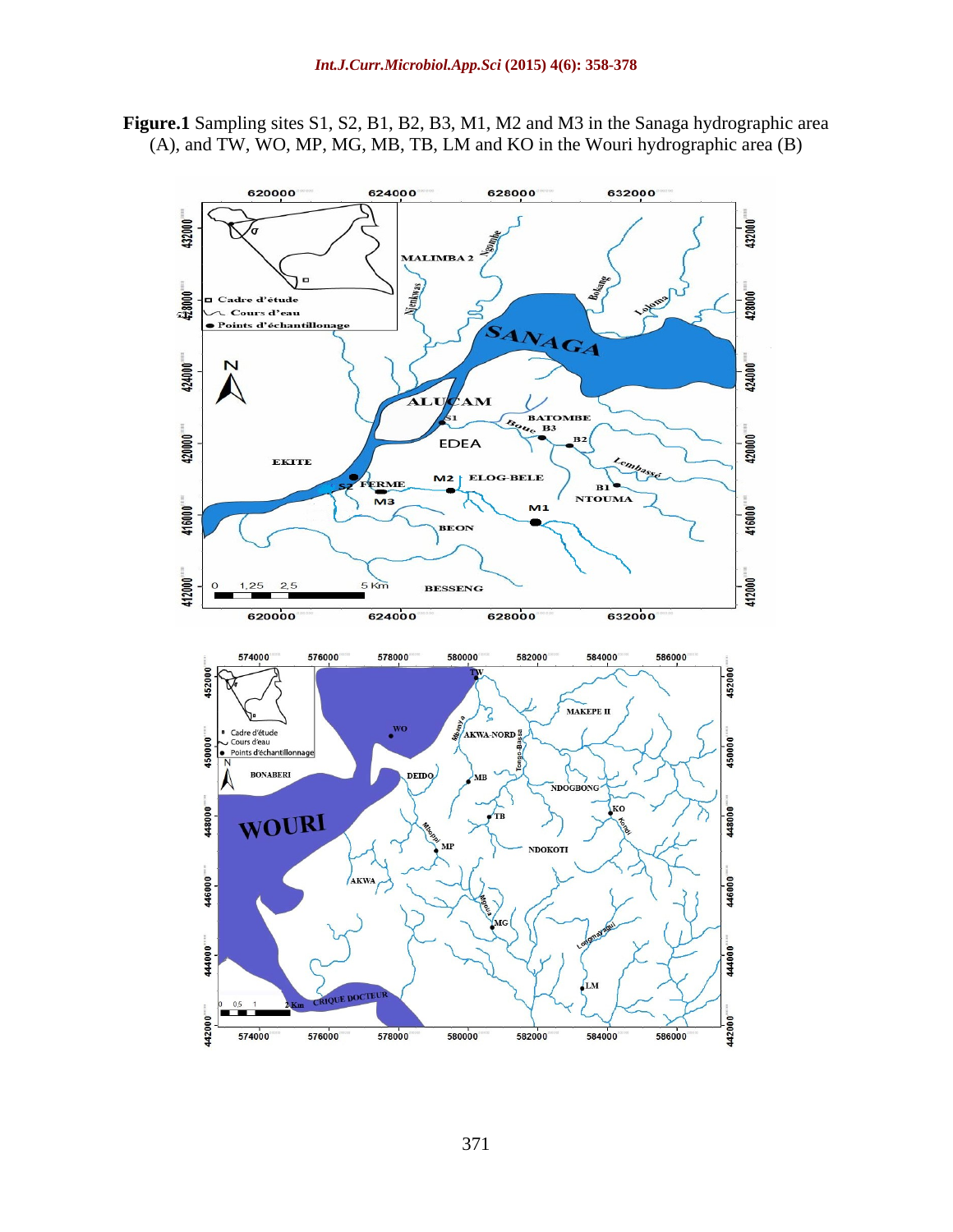#### *Int.J.Curr.Microbiol.App.Sci* **(2015) 4(6): 358-378**



**Figure.2** Temporal evolution of Atyidae abundance

**Figure.3** Temporal evolution of the concentration of plankton and associated *Vibrio* cells



**Figure.4** Spatial evolution of the concentration of planktonic and associated *Vibrio* cells

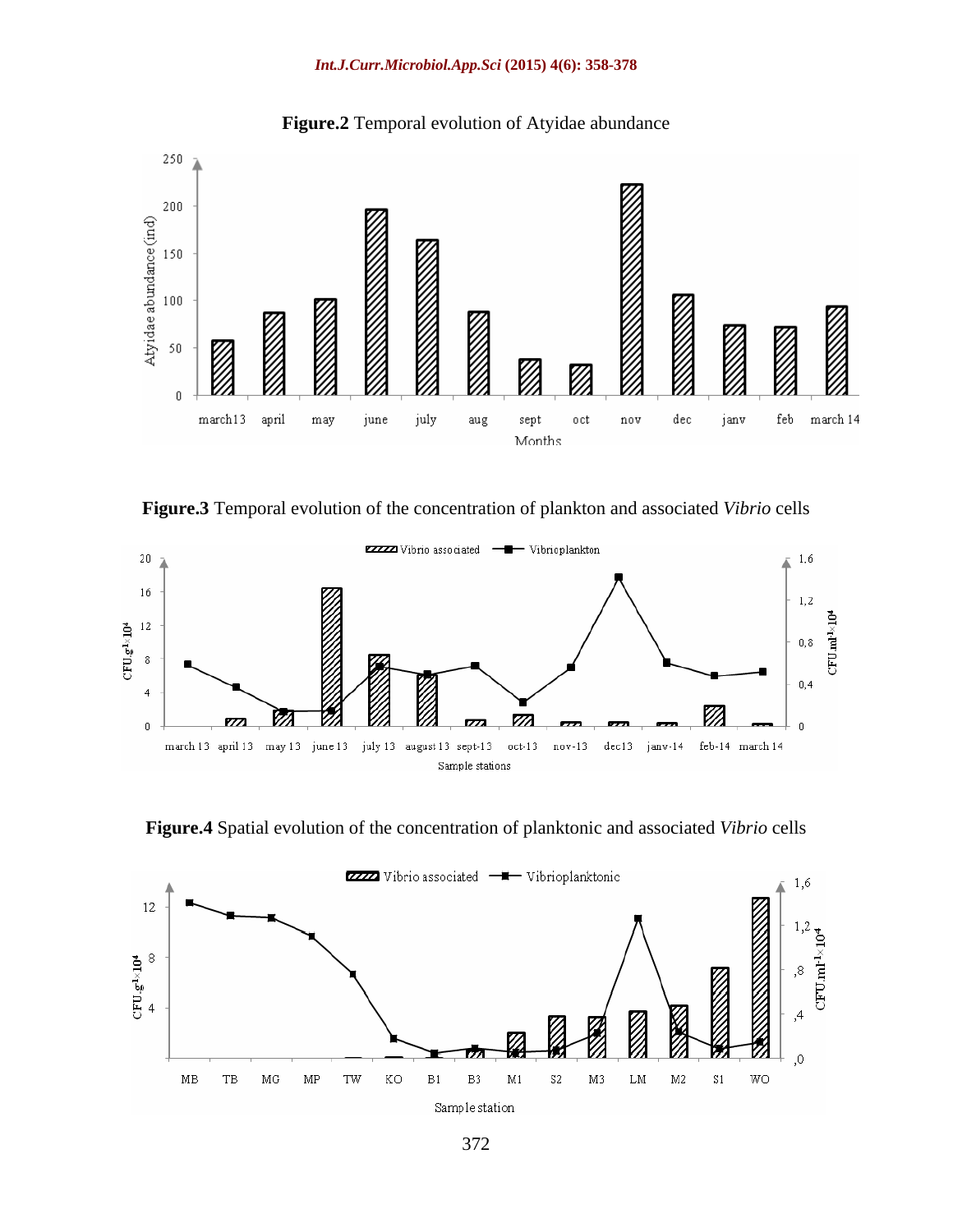

**Figure.5** Monthly evolution of isolated *Vibrio spp* in coastal waters

**Figure.6** Principal Component Analysis (PCA) showing the relationship between abiotic parameters and density of Atyidae



*Vibrio* planktonic cells concentration Akoachere *et al.* (2013) and this measured during the study reaches the corroborates our work. The presence of maximum level  $(1.4 \times 10^4 \text{ CFU.mL}^{-1})$  in dry pathogenic *Vibrio* species isolated from season in Mbanya river (MB), a highly Cameroonian coastal waters constitutes a polluted tributary of Wouri and constituted essentially by *V. parahaemolyticus, V. cholerae, V. vulnificus* and *V. alginolyticus*. Martinez *et al.* (2009) was isolated *V. parahaemolyticus* in the river and coastal  $(3x10^4 \pm 10^4 \text{ CFU.g}^{-1})$ , compared to water environments in spanish. The most common samples  $(5x10^3 \pm 8x10^2 \text{ CFU.mL}^{-1})$ . High isolated species is *V. cholerae* O1 in water abundance of *Vibrio* in June coincided with

Akoachere *et al.* (2013) and this danger to the public health.

sources in New Bell (Douala) reported by a low oxydability and dominated AtyidaeThe concentration of *Vibrio* cells were relatively high in Atyidae shrimp samples <sup>2</sup> CFU.mL<sup>-1</sup>). High  $-1$   $\qquad \qquad$   $\qquad \qquad$   $\qquad$   $\qquad$   $\qquad$   $\qquad$   $\qquad$   $\qquad$   $\qquad$   $\qquad$   $\qquad$   $\qquad$   $\qquad$   $\qquad$   $\qquad$   $\qquad$   $\qquad$   $\qquad$   $\qquad$   $\qquad$   $\qquad$   $\qquad$   $\qquad$   $\qquad$   $\qquad$   $\qquad$   $\qquad$   $\qquad$   $\qquad$   $\qquad$   $\qquad$   $\qquad$   $\qquad$   $\qquad$   $\qquad$  ). High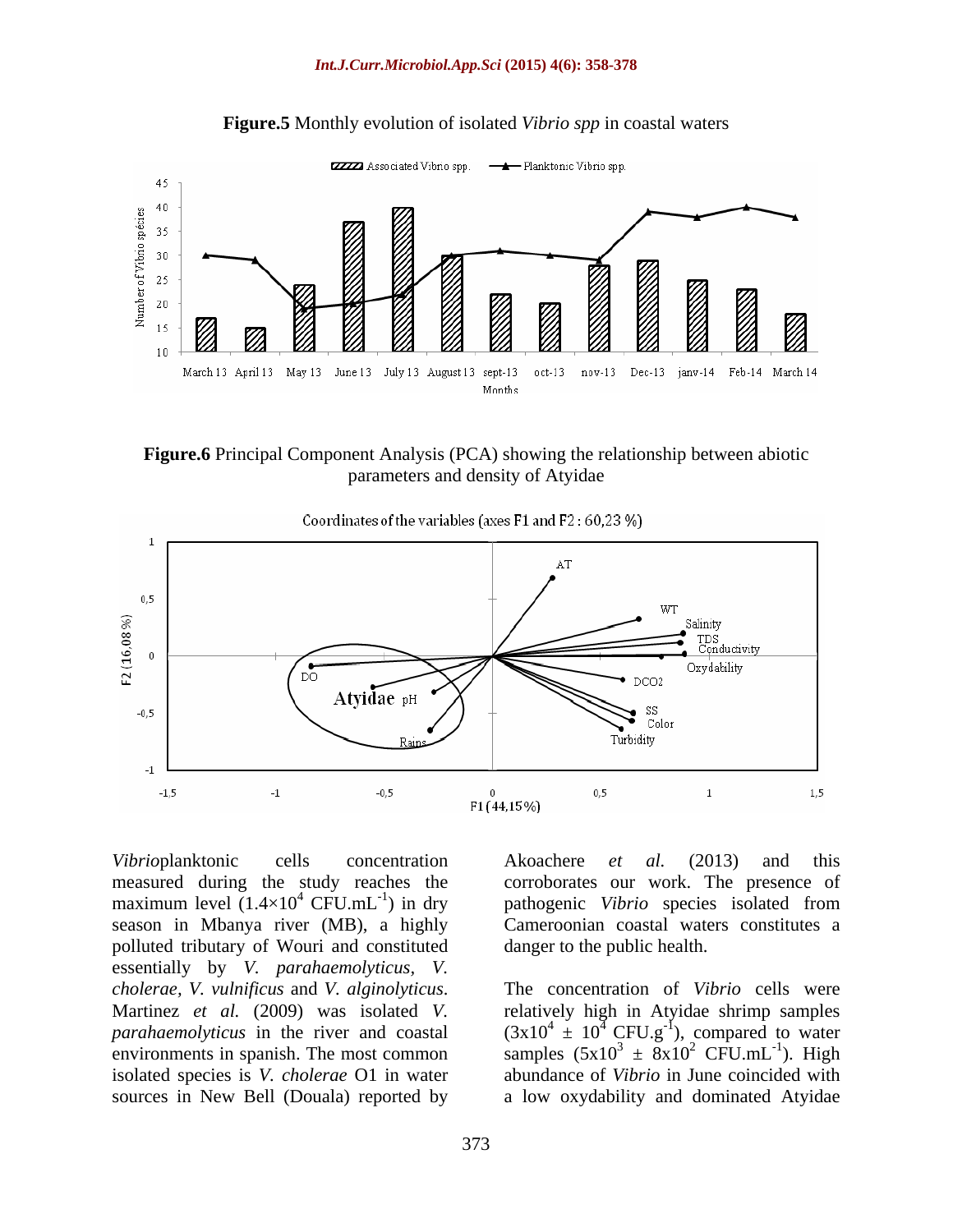assemblage. This high value might be due to the comparatively high nutritional status, and the availability of organic substrate Akoachere, J-F., Njinuwoh, M.T., Akum, present in the water column (Asplund *et al.*, N.H. 2013. Multi-drug resistant 2011). Heterotrophic activity measurements toxigenic Vibrio cholerae O1 is by incorporation of radioactive glucose reported by Quisthoudt-Maillard (1988) showed that rates of assimilation of the substrate covary with the bacterial densities,  $\mu$  Alagappan, K.M., Deivasigamani, B., and with the concentrations of suspended solids and dissolved organic matter in the column water. This metabolic hyperactivity would inevitably be accompanied by deoxygenation of the environment. Alday-Sanz. V., Roque, A., Turnbull, J.F. Rehnstam *et al.* (2010) found in mesocosm work a negative correlation between the rate of dissolved oxygen and the variation of the abundance of *Vibrio* spp. Several strains of *Vibrio* have possessed genes to reduce Amblard, C., Boisson, J.C., Bourdier, G., nitrates, giving them easy way to grow in anoxic environments very rich in organic matter (Grimes *et al.*, 2009). This activity aquatic systems: A review from viruses allows the transfer of mineralization of dissolved organic carbon to higher trophic APHA, 1998. Standard method for chain links. According to Sudhanandh *et al.* (2010), temperature and nutrients are the main factors that govern the distribution of *V. cholerae* along the coast of Kerala, Asaah, V.A., Abimbola, A.F, Suh, C.E. Karnataka, India 2006. Heavy metal concentration and

In conclusion, the association of *Vibrio* to shrimp Atyidae is accelerated during the rainy seasons due to the dilution of organic Asplund. matter in the water column and the A.S., Atnur, V., Raghunath, proliferation of shrimp Atyidae due to the P., Saravanan, V., Härnström, renewal of the water dissolved oxygen. *Vibrio* cells associated with freshwater shrimps *Atyidae* in surface waters in coastal areas in Cameroon is a real risk for human health and monitoring of food contamination by pathogenic *Vibrio* is therefore, imperative coastal area. *Environ. Microbiol.*, from wild capture to consumption. The  $13(10)$ : 2738–51. microbial status of seafood after capture is Bompangue, D.N., Giraudoux, P., Plisnier, closely related to environmental conditions and the microbiological quality of the water.

## **References**

- N.H. 2013. Multi-drug resistant toxigenic *Vibrio cholerae* O1 is persistent in water sources in New Bell- Douala, Cameroon. *BMC Inf. Dis.*, 13: 366. doi:10.1186/1471-2334-13-366.
- K.M., Deivasigamani, Balamurugan, S. 2013. Occurrences of pathogenic *Vibrio* parahaemolyticus from Vellar estuary and shrimp ponds. Afr. J. Biotechnol., 12(14): 1624-1629.
- 2002. Clearing mechanisms of *Vibrio* vulnificus biotype I in the black tiger shrimp Penaeus monodon. *Dis. Aquat. Org.*, 48: 91–99.
- Fontvieille, D., Gayte, X., Sime- Ngando, T. 1998. Microbial ecology in aquatic systems: A review from viruses to protozoa. *J. Water Sci.*, 11: 145–162.
- APHA, 1998. Standard method for examination of water and wastewater, American Public Health Association, 20th edn, Washington, D.C., 1150 Pp.
- distribution in surface soils of the Bassa Industrial Zone 1 Douala Cameroon. *Arab. J. Sc. Eng.,* 31(2A): 147-158.
- M.E., Rehnstam-Holm, A.S., Atnur, V., Raghunath, P., Saravanan, V., Härnström, K., Collin, B., Karunasagar, I., Godhe, A. 2011. Water column dynamics of *Vibrio* in relation to phytoplankton community composition and environmental conditions in a tropical coastal area. *Environ. Microbiol.,*  $13(10): 2738 - 51.$
- P-D., Mutombo, T.A., Piarroux, M., Sudre, B., Horion, S., Muyembe, T., Kebela, I.B., Piarroux, R. 2011.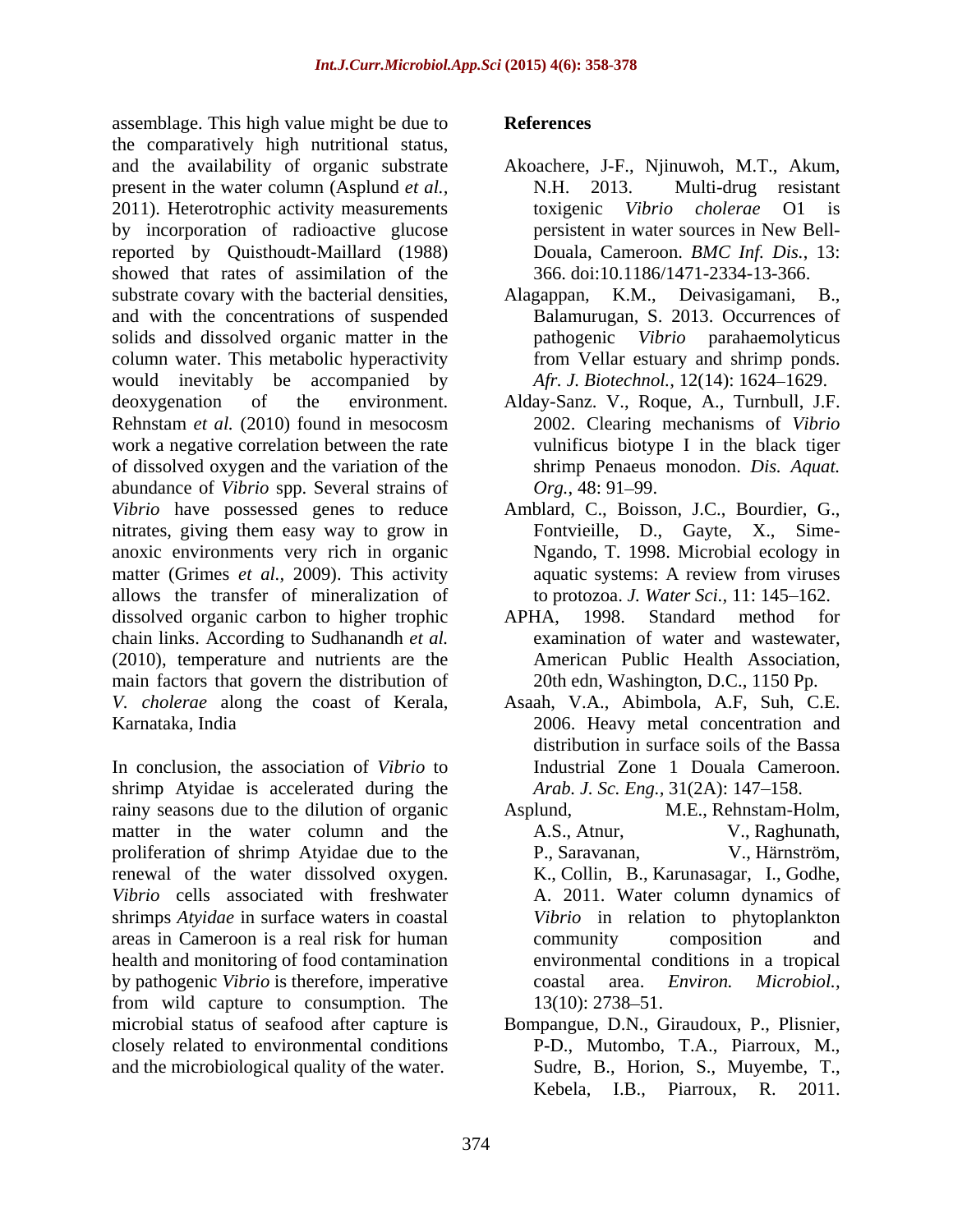- Casotti, R., Brunet, C., Aronne, B., Ribera d'Alcala, M. 2000. Mesoscale features
- Castaneda, C.M., Sedas, V.P, Borunda, E.O, temperature and salinity on seasonal *J. Biosci.*, 2(11): 137–145.
- Cheney, D.P., MacDonald, B.F., Elston, oysters, *Crassostrea gigas* (Thunberg):
- Colakoglu, F.A., Sarmasik, A., Koseoglu, B. 2006. Occurrence of *Vibrio* spp. and *Aeromonas* spp. in shellfish harvested
- Day, J.A., Stewart, B.A., Moor, I.J., Louw, Crustacea III. Water Research *ICES, Lisbon CM CC.*, 14: 14–20.
- Dubreuil, P., Guiscafre, J., Nouvelot, J.A. Sanaga. *Monographies Hydrologiques ORSTOM* No 3, pp.350. *Ecol.*, 58: 447–460.
- Antarctica. *Deep Sea Res. Part II*, 48:
- Dynamics of cholera outbreaks in Great Ebrahimzadeh, M.H.A., Akhondzadeh, Lakes Region of Africa, 1978-2008. B.A., Mirzargar, S.S., Soltani, M., *Emerg. Infect. Dis.*, Pp. 17–11. DOI: Taheri, M.A., Esmaeili, H., 10.3201/eid1711.110170. of phytoplankton and planktonic *J. Vet. Res.*, 5(3): 149–150. Ebrahimzadeh, M.H.A., Akhondzadeh, Taheri, M.A., Esmaeili, H., Firouzbakhsh. F. 2011.Vibro parahaemolyticus in shrimps and their environment in South Iran cultured. *Int. J. Vet. Res.,* 5(3): 149–150.
- bacteria in a coastal area as induced by Foto, M.S., Koji, E., Ajeagah, G., Bilong external water masses. *Mar. Ecol. Prog.* Bilong, C.F., Njiné, T. 2012. Impact of Ser., 195: 15–27. Reynoso, F.L. 2005. Influence of water in a periurban stream in Cameroon. *Int.*  benthic macroinvertebrates community *J. Biosci.,* 2(11): 137–145.
- occurrences of *Vibrio* cholerae and enteric bacteria in oyster-producing N.A., Thambidurai, P. 2010. Pollution areas of Veracruz. *Mar. Poll. Bull.*, 50: characteristics of alluvial groundwater 1641 1648. from springs and bore wells in semi- R.A. 2000. Summer mortality of Pacific Cameroon, Western Africa. *Environ.*  Gloria, E.T., Dornadula, C., Samuel urban informal settlements of Douala, *Earth. Sci.*, 61(2): 287-298.
- Initial findings on multiple Gopal, S., Otta, S.K., Kumar, S., environmental stressors in Puget Sound, Karunasagar, I., Nishibuchi, M. Washington, 1998*. J. Shellfish Res*., 19: Karunasagar, I. 2005. The occurrence of 353 359. *Vibrio* species in tropical shrimp culture Karunasagar, I., Nishibuchi, M. environments; implication for food safety. *Int. J. Food Microbiol*., 102: 151–159.
- off Dardanelles cost of Turkey. *Food*  Goulletquer, P., Soletchnik, P., Le Moine, *control*., 17(8): 648 65. O., Razet, D., Geairon, P., Faury, N. A.E. 2001. Guides to the freshwater the cupped oyster *Crassostrea gigas* in invertebrates of Southern Africa, Vol. 4: the bay of *Marennes Oléron* (France). Taillade, S. 1998. Summer mortality of *ICES, Lisbon CM CC.,* 14: 14–20.
- Commission Report, No. TT 141/101, Grimes, D.J., Johnson, C.N., Dillon, K.S., Pretoria-South Africa, 151 Pp. Flowers, A.R., Noriea, N.F. Berutti, T. Olivry, J.C. 1975. Le bassin de la rivière information has revealed about *Vibrio* 2009. What genomic sequence ecology in the ocean-a review. *Microb. Ecol.,* 58: 447 460.
- Ducklow, H.W., Carlson, C., Church, M., Hans, W.P, James, L.P., John, M.F., Kirchman, D., Smith, D., Steward, G. Benjamin, L.P. 1998. Ecosystem 2001. The seasonal development of the responses to internal and watershed bacterioplankton bloom in the Ross Sea, organic matter loading: consequences 4199 4221. River Estuary, North Carolina, USA. Benjamin, L.P. 1998. Ecosystem for hypoxia in the eutrophying Neuse *Mar. Ecol. Prog. Ser.,* 166: 17–25.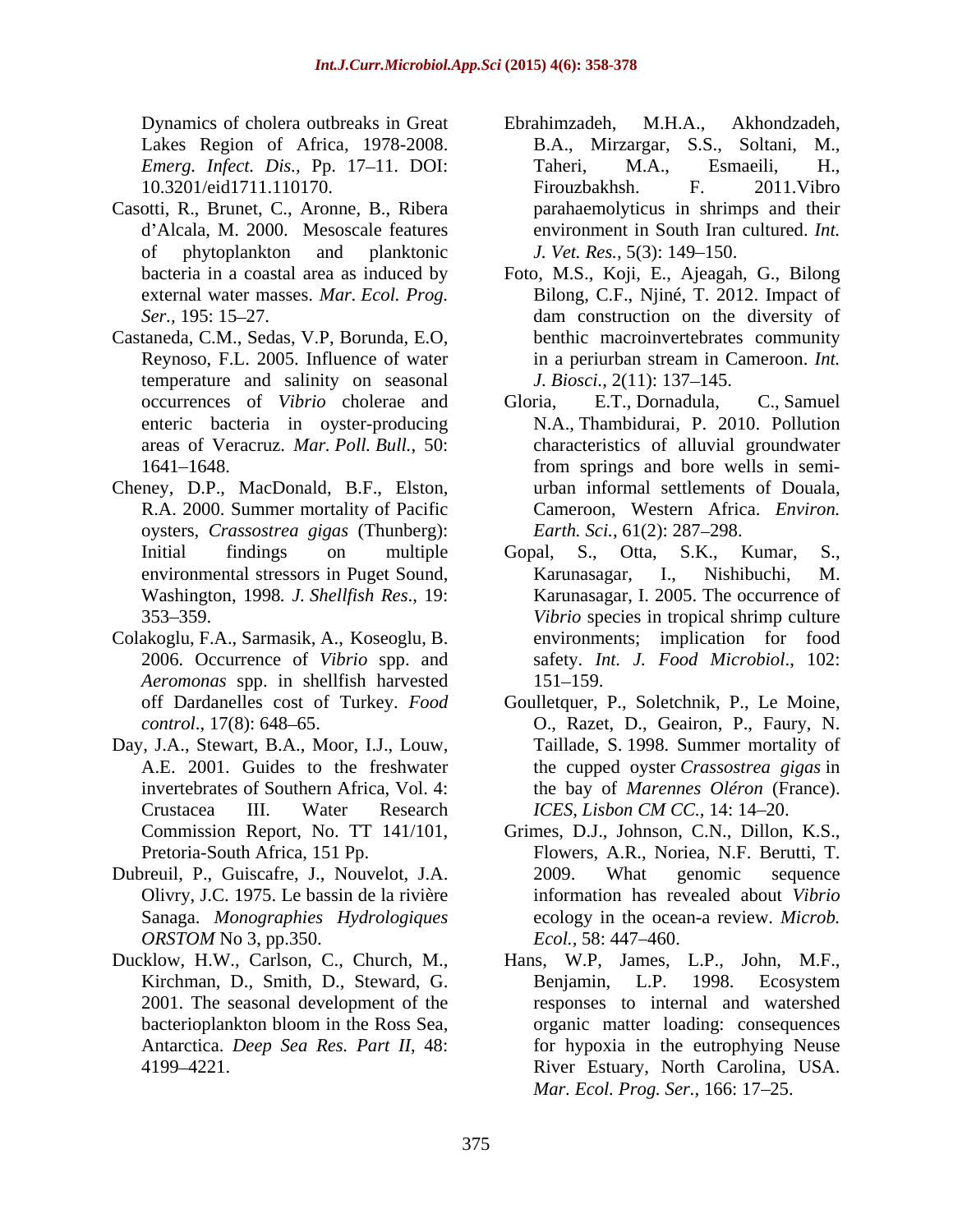- Heidelberg, J.F., Heidelberg, K.B., Colwell, R.R. 2002. Bacteria of the c -subclass
- Hunt, D.E., Gevers, D., Vahora, N.M., Polz, M.F. 2008. Conservation of the chitin *Bioflux*, 7:1–7.
- Hunte, W. 1978. The distribution of Palaemonidae) in Jamaica. *Zool. J. Linn. Soc.*, 64: 135–150. *Microb. Ecol.*, 35: 243–257.
- Huq, A., Sack, R.B., Nizam, A., Longini, the occurrence of *Vibrio cholerae* in the
- Huq, A., Small, E.B., West, P.A., Huq, M.I., Rahman, Collwell, R.R.1983. Ecological and planktoriic crustacean copepods.
- Johnson, C..N., Bowers, J.C., Griffitt, K.J., Molina, V., Clostio, R.W., Shaofeng, P., Mar. Systems, 57: 146–166. Washington (United States). *Appl.*
- Jürgens, K., Gasol, J., Vaqué D. 2000. microcosm experiments in the Central
- Kébé, M., Njock, J.C. Gallène, J. 1993. maritime au Cameroun. Programme de

Développement Intégré des Pêches Artisanales en Afrique de l'Ouest, 30 p.

- Proteobacteria associated with Khamesipour, F., Noshadi, E., Moradi, M. zooplankton in Chesapeake Bay. *Appl.*  2014. Detection of *Vibrio* spp. in shrimp *Environ. Microbiol.*, 68: 5498–5507. from aquaculture sites in Iran using polymerase chain reaction (PCR). *AACL Bioflux, 7:* 1–7.
- utilization pathway in the *Vibrio*naceae. Kirchman, D.L., Dittel A.I., Findlay, S.E.G., *Appl. Environ. Microbiol.,* 74: 44 51. Fischer, D.T. 2004. Changes in bacterial freshwater shrimps (Atyidae and response to dissolved organic matter in activity and community structure in the Hudson River, New York. *Aquat. Microb. Ecol.,* 35: 243–257.
- I.M., Nair, G.B., Ali, A., Morris, J.G., Water quality assessment and Khan, M.N., Siddique, A.K., Yunus, M., apportionment of pollution sources of Albert, M.J., Sack, D.A. & Colwell, R.R. 2005. Critical factors influencing statistical techniques a case study.*Anal.*  Kunwar, P.S., Amrita, M, Sarita, S. 2005. Water quality assessment and Gomti river (India) using multivariate *Chim. Acta.,* 538: 355-374.
- environment of Bangladesh. *Appl.*  La Ferla, R., Azzaro, F., Azzaro, M., *Environ. Microbiol.,* 71: 4645 54. Caruso, G., Decembrini, F., Leonardi, relationships between *Vibrio cholerae* Ribera d Alcala, M. 2005. Microbial Appl. Environ. Microbiol., 45: 275–283. **in** the Central Mediterranean Sea: M., Maimone, G., Monticelli, L.S., Raffa, F., Santinelli, C., Zaccone, R., contribution to carbon biogeochemistry variability of activities and biomass. *J. Mar. Systems,* 57: 146 166.
- Laws E., Paranjpye, R.N., Strom, M.S., Lock, M., Wallace, R., Costerson, J., Chen, A., Hasan, N.A., Huq, A., Noriea Ventullo, R., Charlton, S. 1984. River III, N.F., Grimes, D.J., Colwell, R.R. epilithon: toward a structural functional 2012. Ecology of *Vibrio*  model. *Oikos*, 42: 10–22.
- *parahaemolyticus* and *Vibrio vulnificus* Louis, V.R., Russek-Cohen, E., Choopun, in the coastal and estuarine waters of N., *et al.* 2003. Predictability of *Vibrio*  Louisiana, Maryland, Mississippi, and *cholerae* in Chesapeake Bay. *Appl. Environ. Microbiol.* 69: 2773-85.
- *Environ. Microbiol.,* 78(20): 7249 7257. Lutz, C., Erken, M., Noorian, P., Sun, S., Bacteria flagellate coupling in meservoirs and mechanisms of Atlantic Ocean. *J. Exp. Mar. Biol. Ecol.*, *Microbiol.*, Vol. 4. doi:<br>245: 127–147. 10.3389/fmicb.2013.00375. McDougald, D. 2013. Environmental reservoirs and mechanisms of persistence of *Vibrio* cholera. *Front. Microbiol.*, Vol. 4. doi: 10.3389/fmicb.2013.00375.
- Revue sectorielle de la pêche artisanale Santos, J.A, Otero, A., Garcia-Lopez, Rodriguez-Calleja, M.L. 2009. Foodborne and indicator bacteria in farmed molluscan shellfish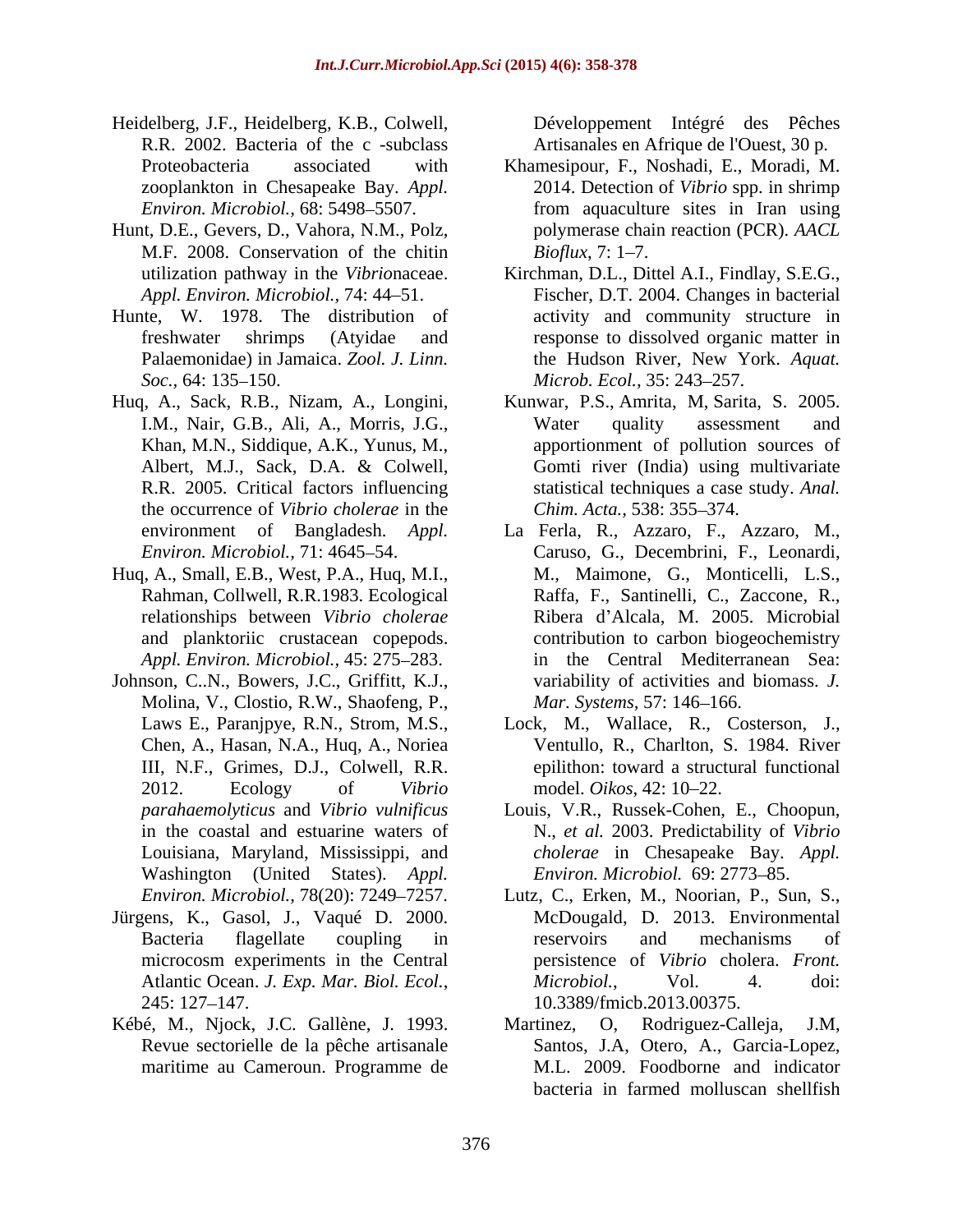before and after depuration. *J. Food*

- associated in a marine coastal zone. *J.*
- Messelhäusser, U., Colditz, J., Thärigen, D., spp. in seafood and fish samples with  $1(1)$ : 1–16.
- Monod, T. 1980. Décapode. In: Durand J.R. soudanienne, Vol. I, 44, Paris, 207 p.
- Montanari, M.P., Carla, P., Luigi, P., Adriatic Sea (Italy). *FEMS Microbiol.*
- Mouriño-Pérez, R.R, Worden, A.Z., Azam, *Appl. Environ. Microbiol.,* 9: 6923
- Nstama, E., Boutier, S., Ramaldes, M.,
- Olivia, D.N, Aixin, H., Gayatri, V., Roger, S.F, Grieg, F.S. 2011. Temporal and *Environ. Microbiol.,* 77(15): 5384–5393. *J.,* 56(2): 578–586.
- 

*Prot.,* 72: 1443–1449. *Phys.Chem.Earth.,* 33: 666–673. Niger Delta, Nigeria.

- Maugeri, T.L., Carbone, M., Fera, M.T, Pilakka,V.R., Ranjeet, K. 2014. Incidence of Irrera, G.P., Gugliandolo, C. 2004. multidrug resistant Vibrio Distribution of potentially pathogenic *parahaemolyticus* isolated from bacteria as free-living and plankton-<br>
Ponnani, South India. Iran. J. multidrug resistant *Vibrio parahaemolyticus* isolated from Ponnani, South India. *Iran. J. Microbial.,* 6 (2): 60–67.
	- *Appl. Microbiol.,* 97: 354 361. Prakash, M., Karmagam, N. 2013. A study Kleih, W., Höller, C. Busch, U. 2010. vater prawn, Macrobrachium Detection and differentiation of *Vibrio rosenbergii*. *Int. J. Curr. Res. Aca. Rev.,* on bacterial flora associated with fresh water prawn, *Macrobrachium*   $1(1): 1-16.$
	- cultural and molecular methods. *Int. J.* Ouisthoudt-Maillard, C. 1988. Food Microbiol., 142: 360–364. **Environmement** physique et chimique, and Levêque C. (Eds.), Flore et faune et bactérienne dans le Détroit du Pas-de aquatiques de l'Afrique sahélo-<br>Calais. Thèse de l'Université de Lille 1, Ouisthoudt-Maillard, productivité primaire phytoplanctonique Calais. *Thèse de <sup>l</sup> Université de Lille <sup>1</sup>*, 207 p.
	- ORSTOM, Pp. 369–389. Reham, A., Amani, M.S. 2012. Specific Colwell, R.R. 1999. *Vibrio*s associated with plankton in a coastal zone of the **polymerase** chain reaction. *Global* Detection of pathogenic *Vibrio* species in shellfish by using multiplex *Veterinaria*, 8(5): 525–531.
	- *Ecol.,* 29: 241 247. Rehnstam, A.S., Godhe, A., Härnström, K., F. 2003. Growth of *Vibrio* cholerae O1 B., Karunasagar, I. 2010. Association in the red tide waters off California. between phytoplankton and *Vibrio* 6931. mesocosm experiment. *Aquat. Microb.* Raghunath, P., Saravanan, V., Collin, spp.along the southwest coast of India: a *Ecol.*, 58: 127–139.
	- Fourniat, J. 1997. Resistance of Reyhanath, P.V., Kutty, R. 2014. Incidence *Escherichia coli* growing as biofilms to be multidrug resistant Vibrio desinfectants. *Vet. Res.*, 28: 353–365. parahaemolyticus isolated from Ponnani, of multidrug resistant *Vibrio* South India. *Iran. J. Microbial.,* 6(2): 60 67.
	- spatial variability in culturable Robert, G.Q., Bruce, L.H. 1992. pathogenic *Vibrio* spp. in Lake Biodegradability of dissolved organic Pontchartrain, Louisiana, following matter in forest throughfall, soil Hurricanes Katrina and Rita. *Appl.*  solution, and stream water. *Soil Sci. Am.*  Robert, G.Q., Bruce, L.H. 1992. *J.*, 56(2): 578–586.
- Omo-Irabor, O.O., Olobaniyi, S.B., Rodier, J., Legube, B., Marlet, N., Brunet, Oduyemi, K. Akunna, J. 2008. Surface R. 2009. L'analyse de l'eau. 9e édition, and groundwater water quality DUNOD, Paris, 1579p. DUNOD, Paris, 1579p.
	- assessment using multivariate analytical Shrestha, S., Kazama, F. 2007. Assessment methods: A case study of the Western of surface water quality using of surface water quality using multivariate statistical techniques: A